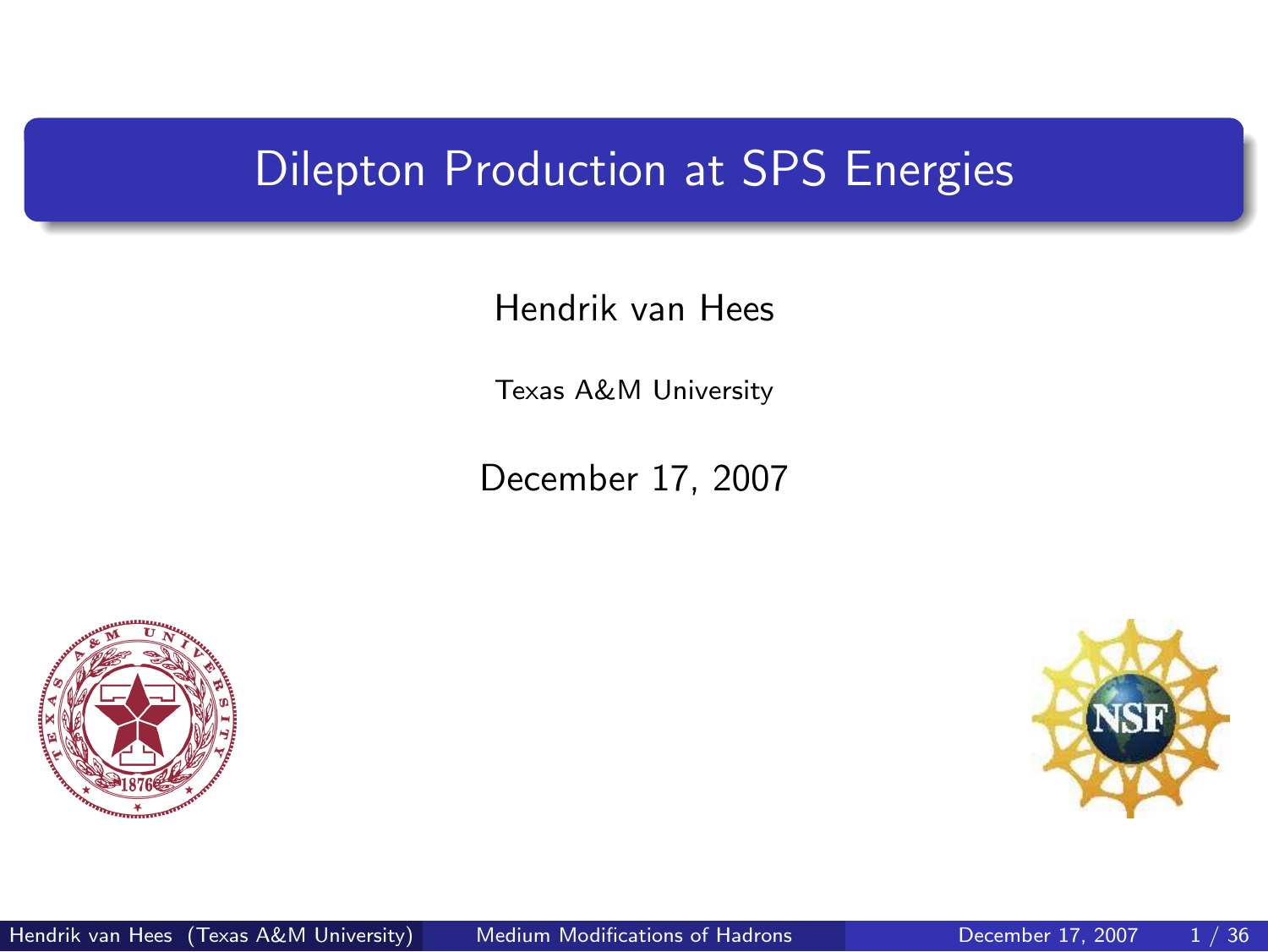# **Outline**



#### **[Introduction](#page-2-0)**

#### 2 [Thermal Fireball](#page-4-0)

#### [Sources of Dileptons](#page-6-0)

- [In-medium vector mesons \(thermal source\)](#page-6-0)
- $\bullet$   $q\bar{q}$  [annihilation in the QGP \(thermal source\)](#page-7-0)
- [Multi-pion processes \(thermal source\)](#page-8-0)
- [Meson t-channel exchange \(thermal source\)](#page-9-0)
- $\bullet$   $\rho$  [decay after thermal freezeout](#page-11-0)
- $\bullet$  ["Primordial"](#page-12-0)  $\rho$  mesons
- [Drell-Yan Annihilation and correlated charm decays](#page-13-0)

### 4 [Comparison to NA60 data](#page-15-0)

- [Invariant-mass spectra](#page-15-0)
- $\bullet$   $m_T$  [spectra](#page-19-0)
- Sensitivity to  $T_c$  [and hadro-chemistry](#page-22-0)
- [Inverse-slope analysis](#page-27-0)
- 5 [Conclusions and Outlook](#page-32-0)
- 6 [Backup Slides](#page-35-0)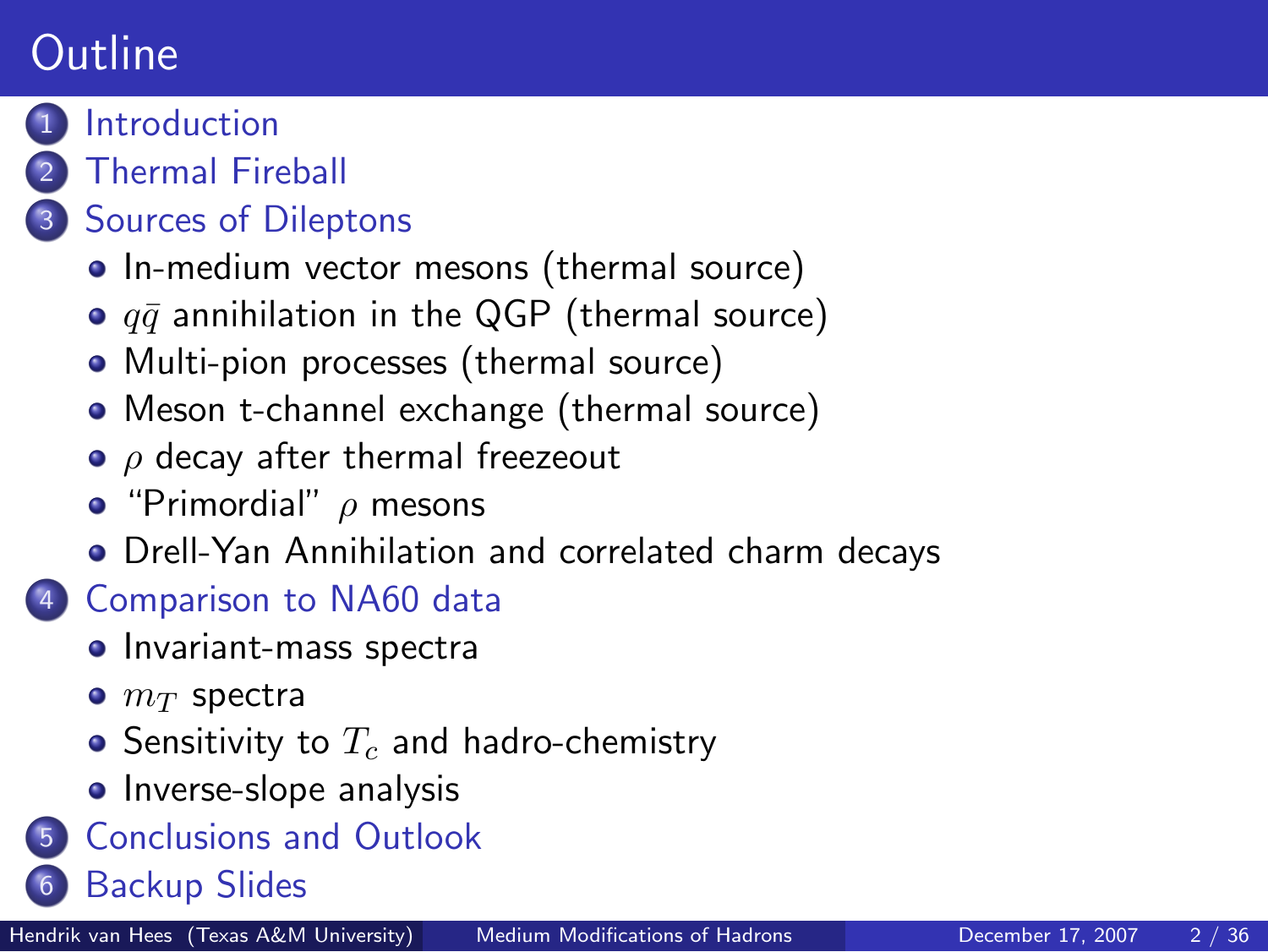### Electromagnetic probes in heavy-ion collisions

<span id="page-2-0"></span>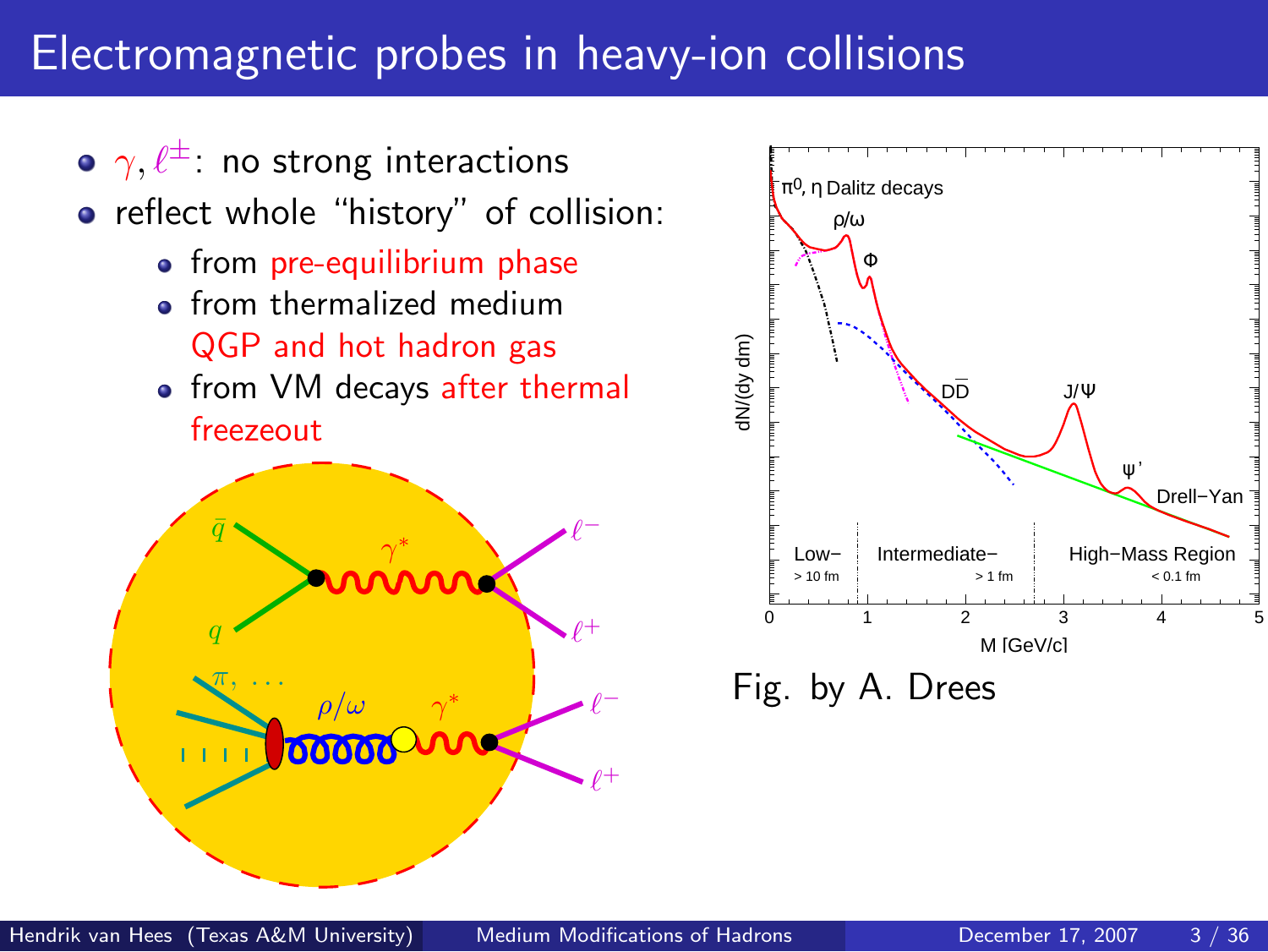## In-medium spectral functions and baryon effects



• baryon effects important  $\leftrightarrow N_B + N_{\bar{B}}$  relevant (not  $N_B - N_{\bar{B}}$ )

- large contribution to broadening of the peak
- responsible for most of the strength at small  $M$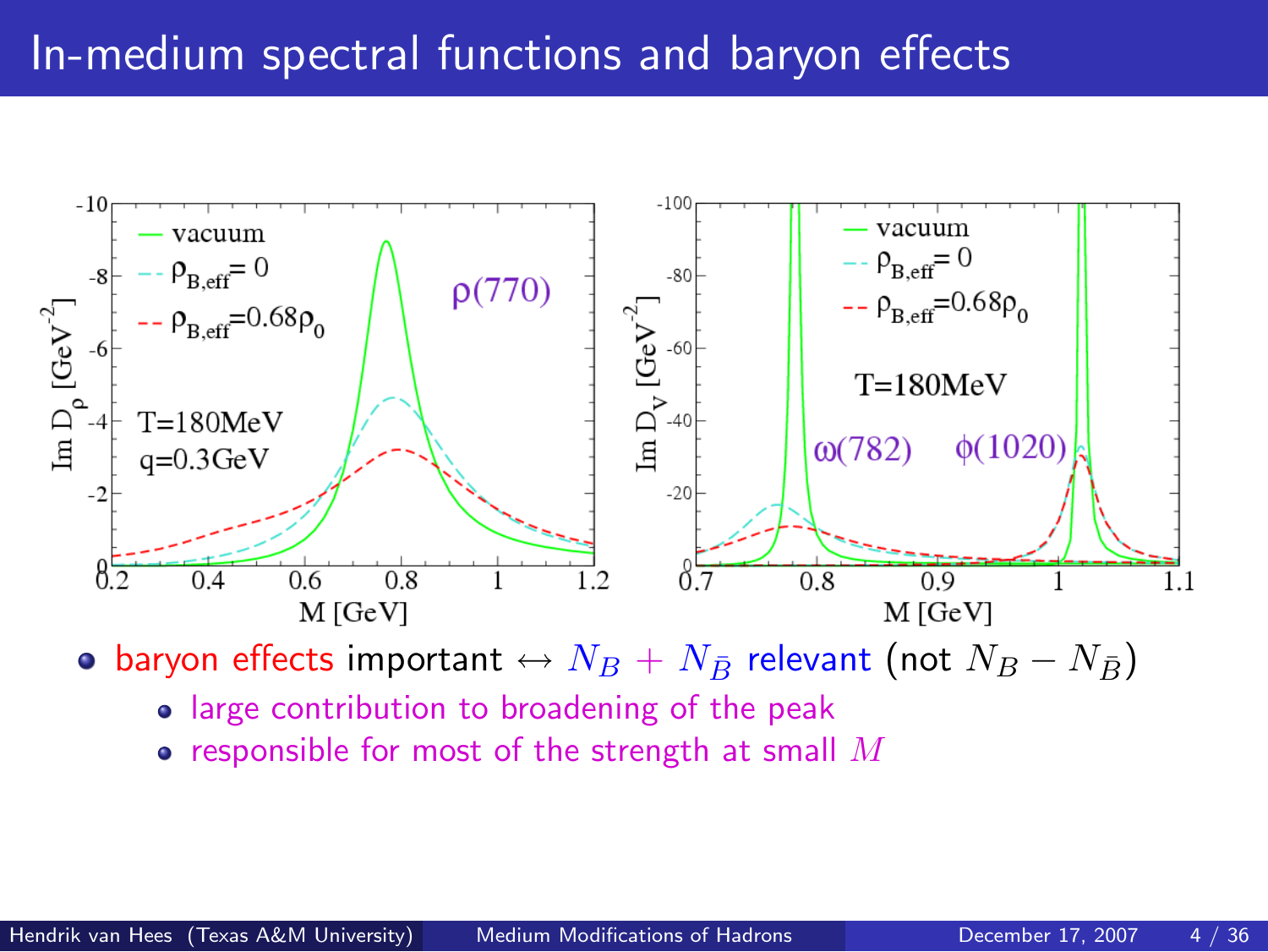# Fireball and Thermodynamics

- cylindrical fireball model:  $V_{\sf FB} = \pi(z_0+v_{z0}t+\frac{a_z}{2}t^2)\left(\frac{a_\perp}{2}t^2+r_0\right)^2$
- **o** thermodynamics:
	- **isentropic expansion**;  $S_{\text{tot}}$  fixed by  $N_{\text{ch}}$ ;  $T_c = T_{\text{chem}} = 175 \text{ MeV}$
	- $T>T_c$ : massless gas for QGP with  $N_f^{\mathsf{eff}}=2.3$
	- mixed phase:  $f_{\text{HG}}(t) = [s_c^{\text{QGP}} s(t)]/[s_c^{\text{QGP}} s_c^{\text{HG}}]$
	- $T < T_c$ : hadron-resonance gas

$$
\bullet\,\Rightarrow T(t),\mu_{\rm baryon, meson}(t)
$$

- **o** chemical freezeout:
	- $\mu_N^{\mathsf{chem}} = 232 \; \mathsf{MeV}$
	- **a** hadron ratios fixed  $\Rightarrow \mu_N, \mu_\pi, \mu_K, \mu_n$  at fixed  $s/\rho_B = 27$
- **o** thermal freezeout:  $(T_{\text{fo}}, \mu_{\pi}^{\text{fo}}) \simeq (120, 80) \text{ MeV}$

<span id="page-4-0"></span>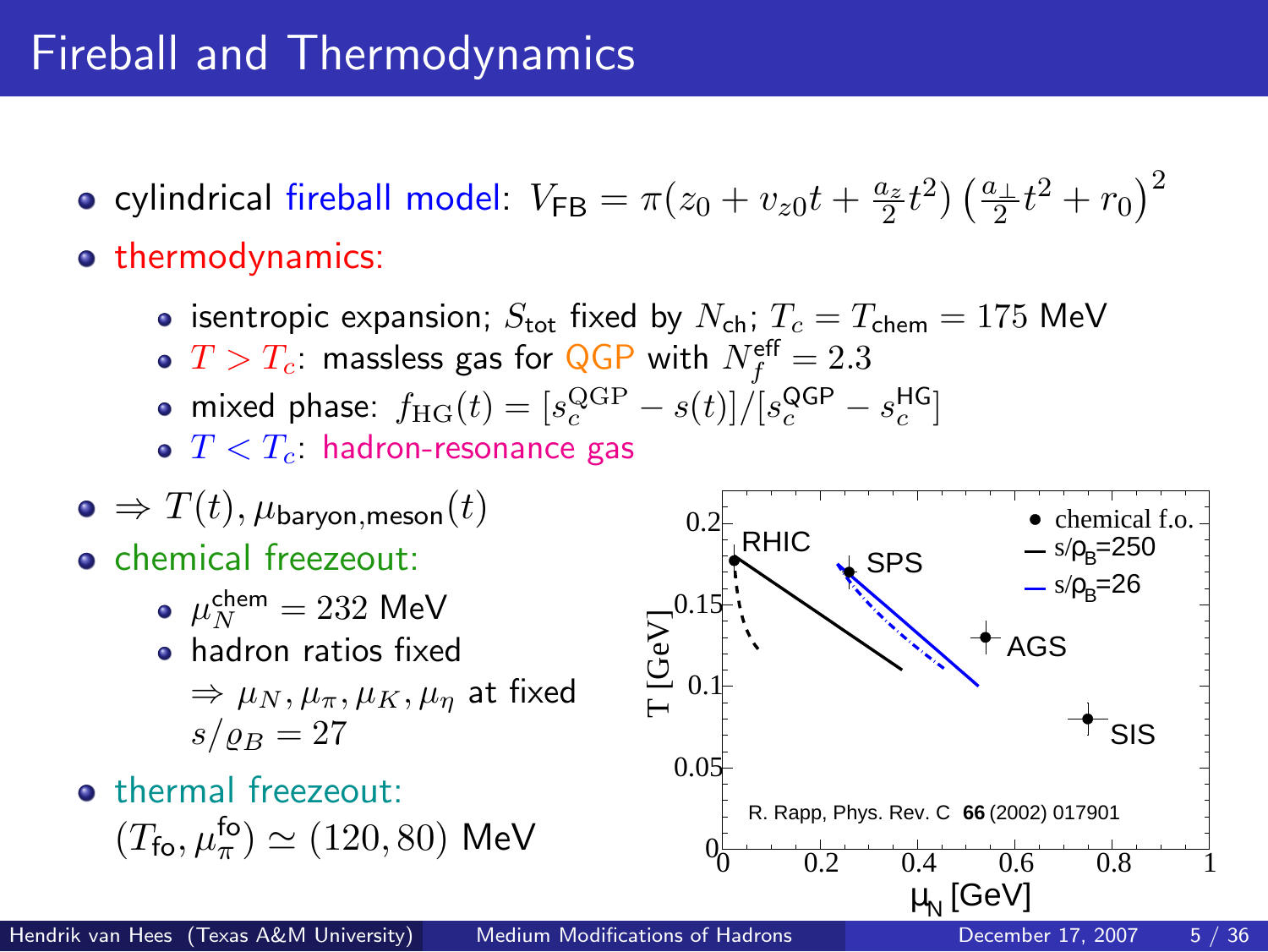# Flow and particle/resonance distributions

- assume local thermal equilibrium:  $T(t)$  $\mathbf{A}_{\mu}$
- collective radial flow:  $u(t,\vec{x}) = 1/3$  $1 - \vec{v}^2(1, \vec{v})$
- $\vec{v}(t, \vec{x}) = a_{\perp} t \vec{x}_{\perp}/R(t)$
- **•** phase-space distribution for hadrons

$$
\frac{\mathrm{d}N_i}{\mathrm{d}^3 \vec{p} \mathrm{d}^3 \vec{x}} = \frac{g_i}{(2\pi)^3} f_{B/F}\left(\frac{p \cdot u(t, \vec{x})}{T(t)}\right) \exp\left(\frac{\mu_i(t)}{T(t)}\right)
$$

- $\bullet$  NB:
	- covariant notation  $\mathrm{d}^3\vec{x}\mathrm{d}^3\vec{p} = p_\mu \mathrm{d}\sigma^\mu \mathrm{d}^3\vec{p} / \sqrt{\vec{p}^2 + m^2}$
	- $pu(t, \vec{x}) = \overline{p_0}$ : energy of particle in rest frame of fluid cell
- **•** phase-space distribution for bosonic resonances:

$$
\frac{\mathrm{d}N_i}{\mathrm{d}^4 p \mathrm{d}^3 \vec{x}} = \frac{g_i}{(2\pi)^4} f_B\left(\frac{p \cdot u(t, \vec{x})}{T(t)}\right) \exp\left(\frac{\mu_i(t)}{T(t)}\right) \left[-2p_0 \mathrm{Im}\, D_i(p)\right]
$$

 $\bullet$   $D_i(p)$ : propagator of resonance,  $A_i(p) = -2 \operatorname{Im} D_i(p)$ : spectral function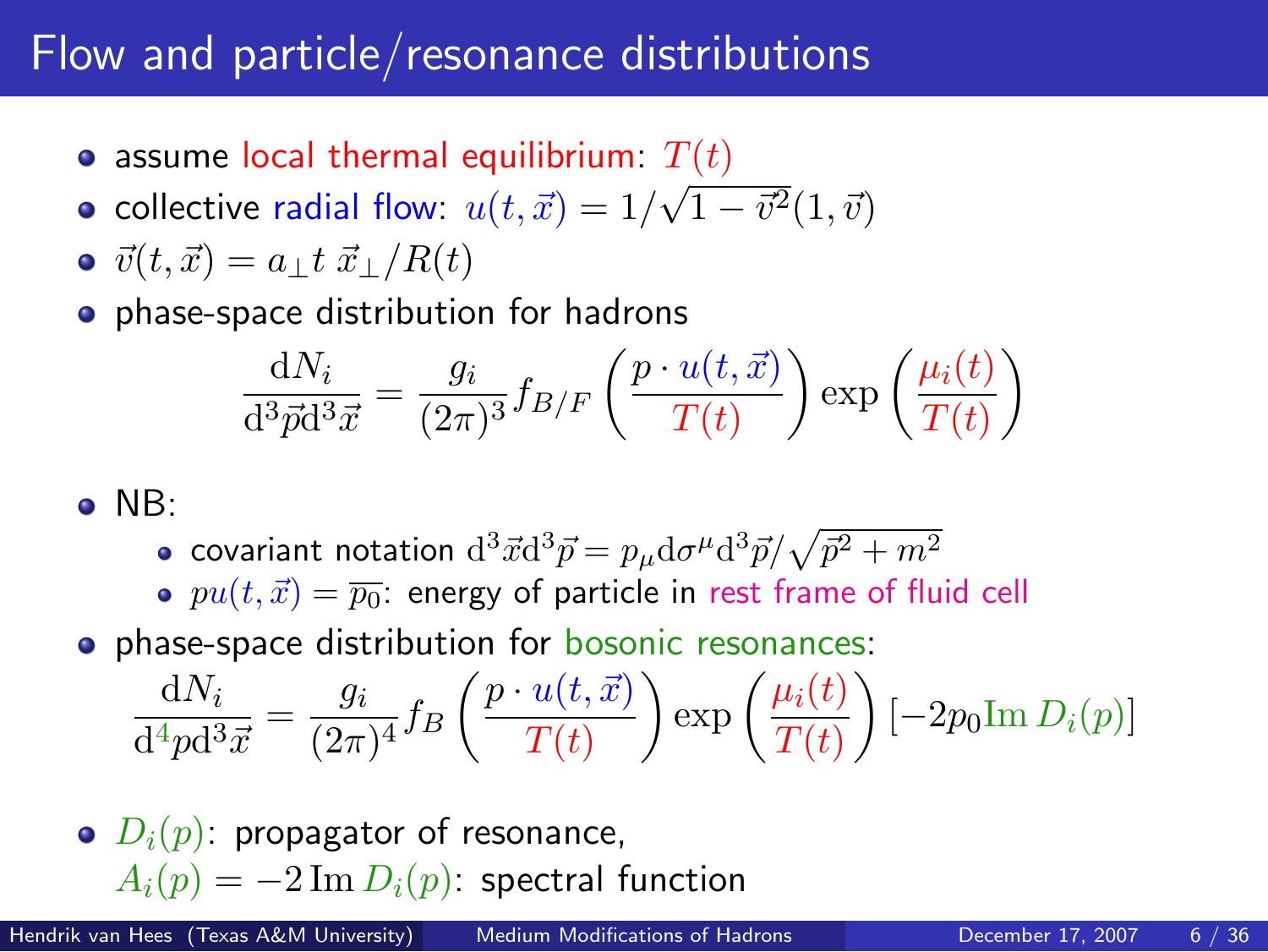### Radiation from thermal sources:  $\rho$  decays

• model assumption: vector-meson dominance

$$
\frac{\rho}{dN_{\rho \to l^+l^-}^{(\rm MT)}} = \frac{M}{q^0} \Gamma_{\rho \to l^+l^-} (M) \frac{dN_\rho}{d^3 \vec{x} d^4 q} = -\frac{\alpha^2}{3\pi^3} \frac{L(M^2)}{M^2} \frac{m_\rho^4}{g_\rho^2} g_{\mu\nu} \operatorname{Im} D_\rho^{\mu\nu} (M, \vec{q}) f_B \left(\frac{q \cdot u}{T(t)}\right) \exp\left(\frac{2\mu_\pi(t)}{T(t)}\right)
$$

<span id="page-6-0"></span><sup>ℓ</sup><sup>−</sup>

• special case of McLerran-Toimela (MT) formula

 $M^2=q^2$ : invariant mass,  $M$ , of dilepton pair

 $L(M^2) = (1 + 2 m_l^2/M^2) \sqrt{1 - 4 m_l^2/M^2}$ : dilepton phase-space factor

- $D_{\rho}^{\mu\nu}(M,\vec{q})$ : (four-transverse part of) in-medium  $\rho$  propagator at given  $T(t)$ ,  $\mu_{\text{meson/harvon}}(t)$
- analogous for  $\omega$  and  $\phi$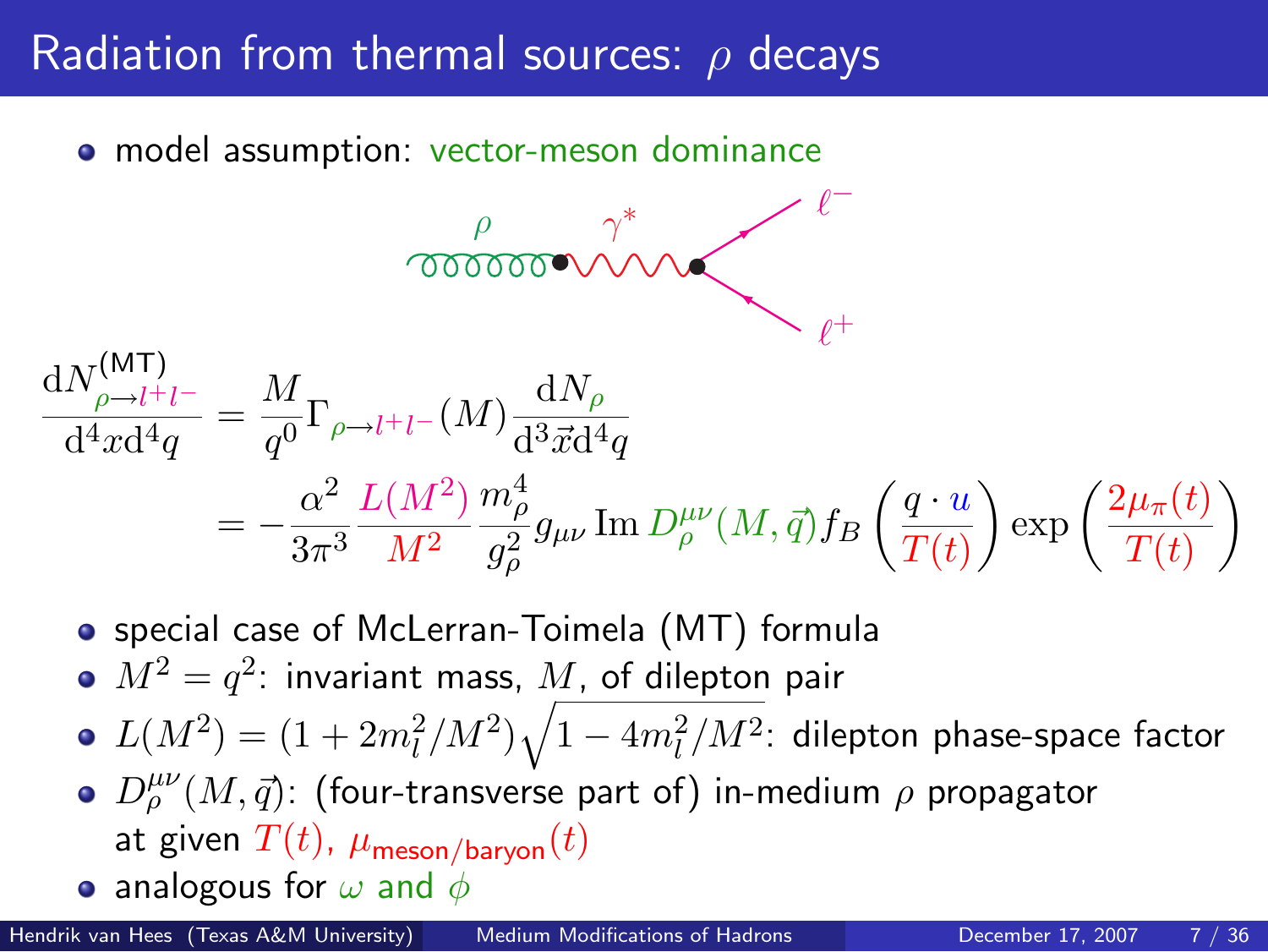### Radiation from thermal sources:  $q\bar{q}$  annihilation

$$
\begin{aligned} \bullet \text{ General: } \text{McLerran-Toimela formula}\\ \frac{\mathrm{d}N_{l^+l^-}}{\mathrm{d}^4x\mathrm{d}^4q} &=-\frac{\alpha^2}{3\pi^3}\frac{L(M^2)}{M^2}g_{\mu\nu}\mathrm{Im}\sum_i \Pi^{\mu\nu}_{\mathrm{em},i}(M,\vec{q})f_B\left(\frac{q\cdot u}{T(t)}\right)\exp\left(\frac{\mu_i(t)}{T(t)}\right) \end{aligned}
$$

- $\bullet$  *i* enumerates partonic/hadronic sources of em. currents
- in-medium em. current-current correlation function  $\Pi^{\mu\nu}_{{\sf em},i}={\rm i}\,\int{\rm d}^4x\exp({\rm i}qx)\Theta(x^0)\left\langle\left[\begin{matrix}j^\mu_{{\sf em},i}(x),j^\nu_{{\sf em},i}(x)\end{matrix}\right]\right.$ −  $\setminus$
- in QGP phase:  $q\bar{q}$  annihilation
- HTL improved electromagnetic current correlator

<span id="page-7-0"></span>
$$
-i\Pi_{em,QGP} = \underbrace{\gamma^*}_{q} \underbrace{\overbrace{\mathbf{q}}^{\overline{q}}}_{q}
$$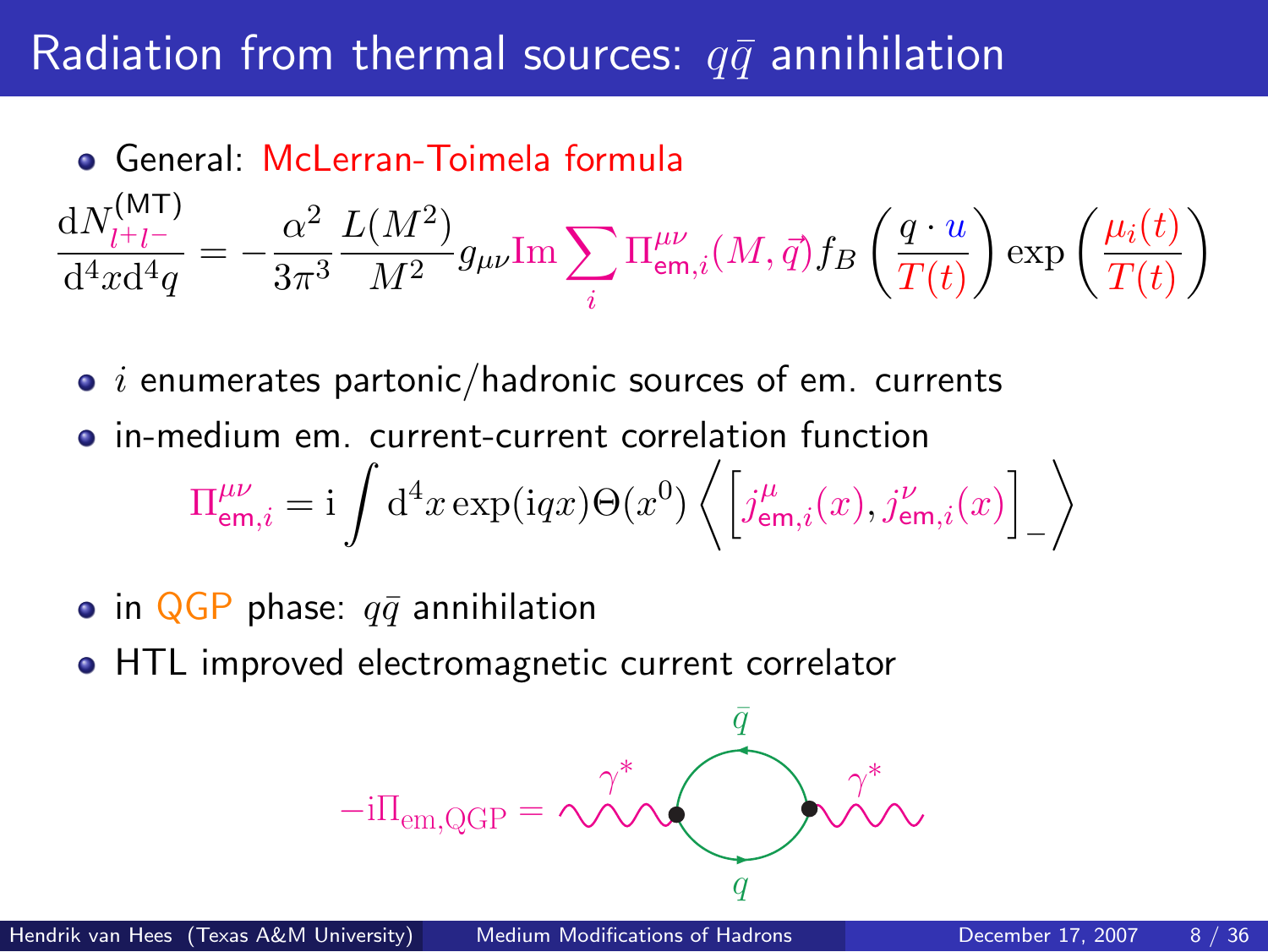### Radiation from thermal sources: multi- $\pi$  processes

- use vector/axial-vector correlators from  $\tau$ -decay data
- Dey-Eletsky-loffe mixing:  $\hat{\varepsilon} = 1/2 \varepsilon (T, \mu_\pi)/\varepsilon (T_c, 0)$

<span id="page-8-0"></span>
$$
\Pi_V = (1 - \hat{\varepsilon}) z_\pi^4 \Pi_{V,4\pi}^{\text{vac}} + \frac{\hat{\varepsilon}}{2} z_\pi^3 \Pi_{A,3\pi}^{\text{vac}} + \frac{\hat{\varepsilon}}{2} (z_\pi^4 + z_\pi^5) \Pi_{A,5\pi}^{\text{vac}}
$$

• avoid double counting: leave out two-pion piece and  $a_1 \rightarrow \rho + \pi$ (already contained in  $\rho$  spectral function)

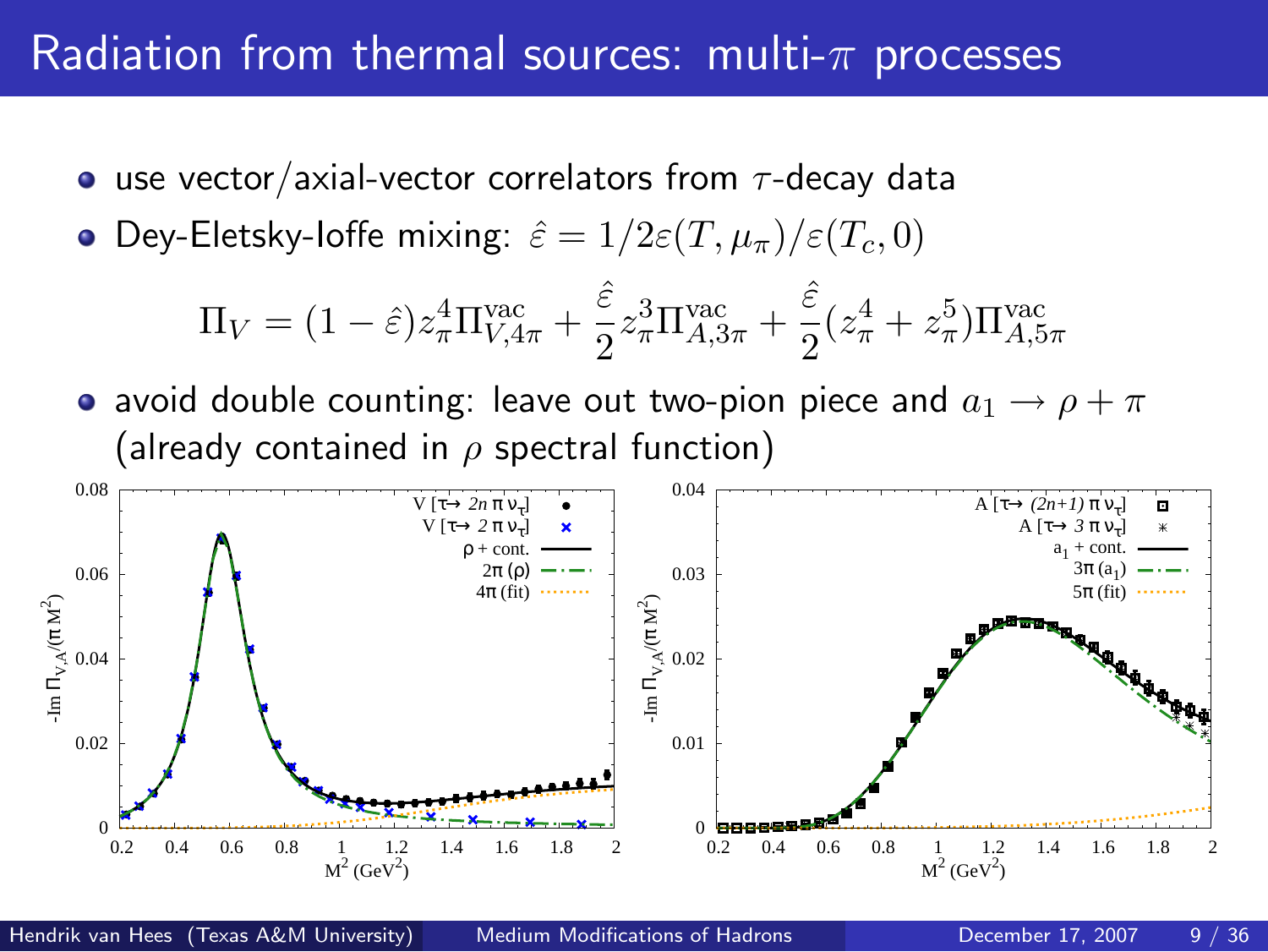### Radiation from thermal sources: Meson t-channel exchange

- motivation:  $q_T$  spectra too soft compared to NA60 data
- **thermal contributions not included in models so far**

<span id="page-9-0"></span>

• also for  $\pi$ ,  $a_1$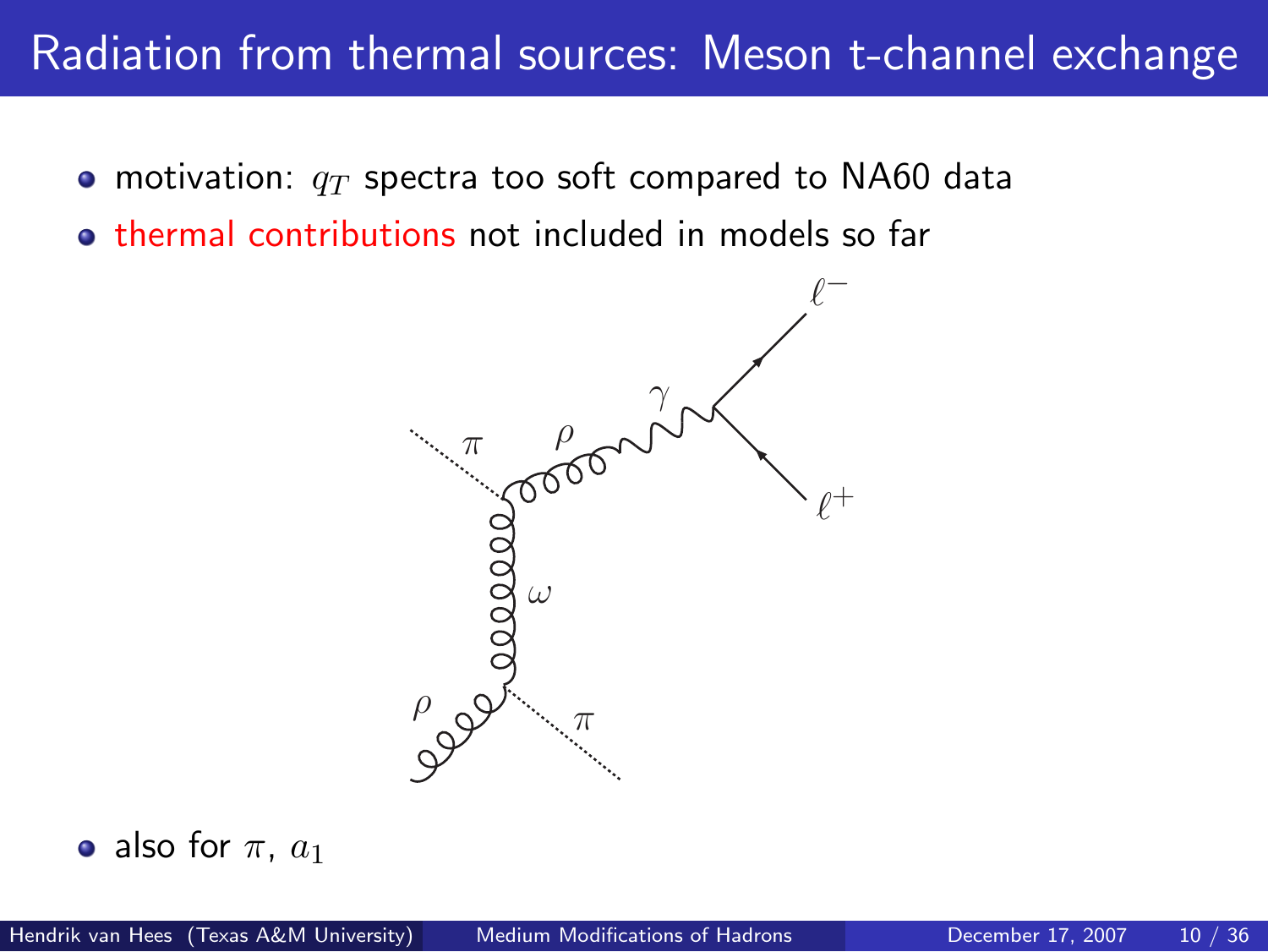

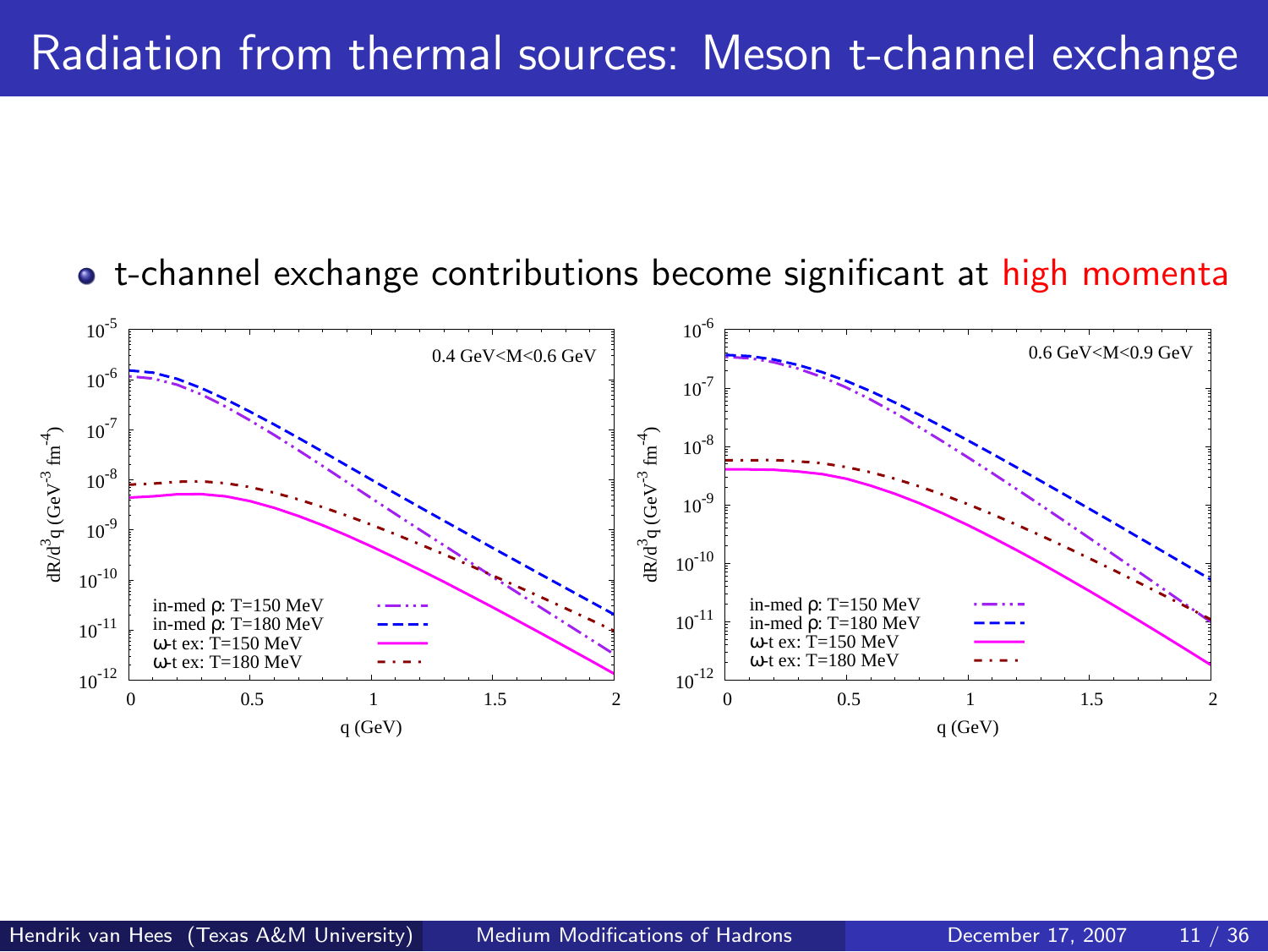# $\rho$  decay after thermal freezeout

- assume "sudden freezeout" at constant "lab time":  $t = t_{\text{fo}}$
- then Cooper-Frye formula with  $d\sigma^\mu=(d^3\vec{x},0,0,0)$

$$
\frac{dN_{\rho \to l^+l^-}^{(\text{fo})}}{d^3 \vec{x} d^4 \vec{q}} = \frac{\Gamma_{l^+l^-}}{\Gamma_{\rho}^{\text{tot}}} \frac{dN_i}{d^3 \vec{x} d^4 q}
$$
\n
$$
= \frac{q_0}{M} \frac{1}{\Gamma_{\rho}^{\text{tot}}} \left[ \frac{dN_{\rho \to l^+l^-}^{(\text{MT})}}{d^4 x d^4 q} \right]_{t=t_{\text{fo}}}
$$

- use vacuum  $\rho$  shape with in-medium width  $\Gamma_{\rho}^{\rm tot}$   $\simeq 260$  MeV
- NB: Momentum dependence for dilepton spectra from  $\rho$  decays after thermal freezeout:

#### <span id="page-11-0"></span>like hadron spectra!

 $\Leftrightarrow l^+l^-$  from thermal sources softer by Lorentz factor  $M/q^0$ compared to  $l^+l^-$  from decay of freeze-out  $\rho$ 's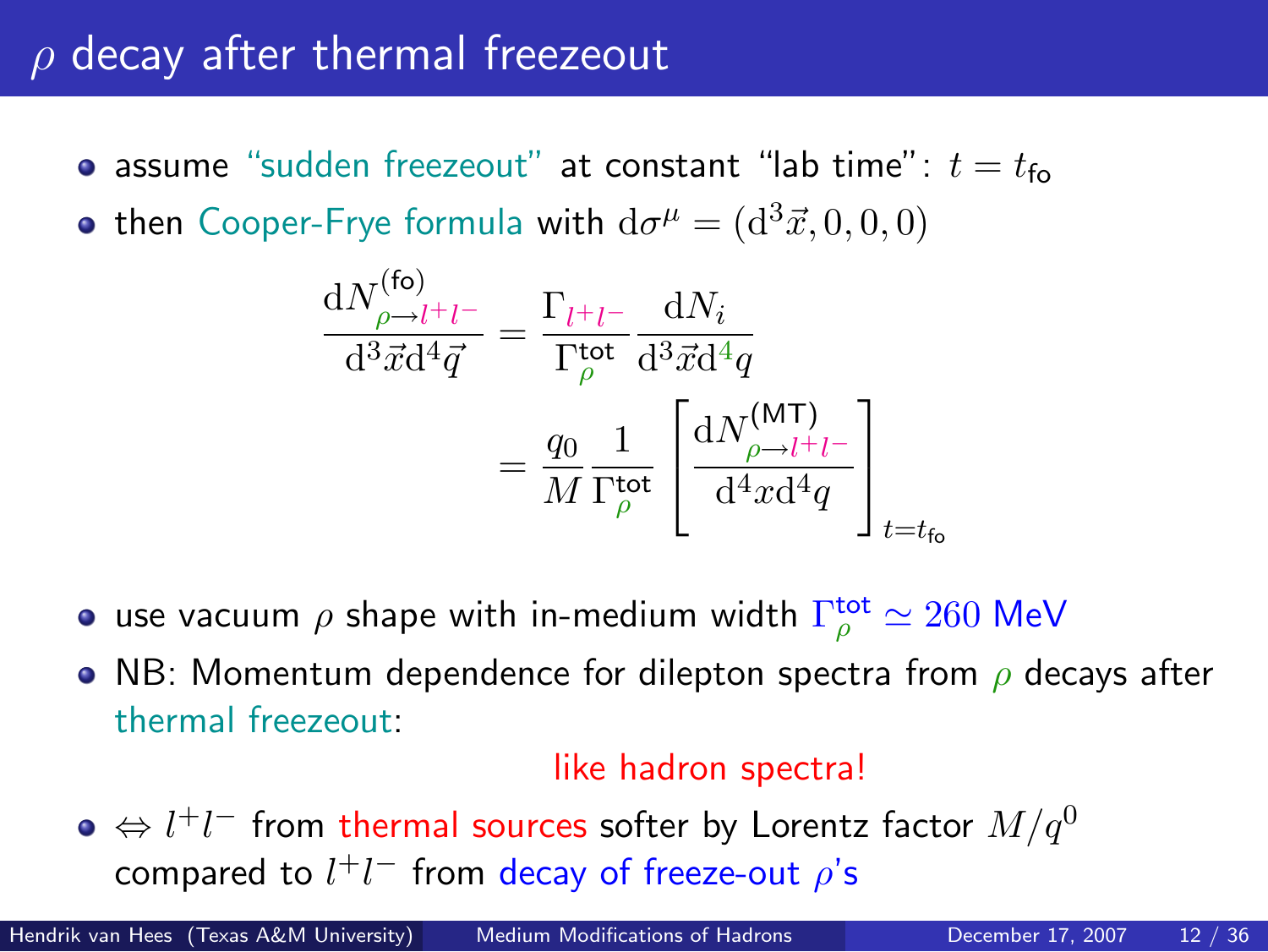# Decay of "primordial"  $\rho$  mesons

- $\bullet$   $\rho$  mesons, escaping from the fireball without thermalization
- **•** pp data for initial  $\rho$  spectra; Cronin effect via "Gaussian smearing"
- Schematic jet-quenching model

$$
P_{\text{esc}} = \exp\left(-\int \mathrm{d}t \ \sigma^{\text{abs}}_{\rho}(t) \ \varrho(t)\right),
$$

$$
\sigma^{\text{abs}}_{\rho}(t) = \begin{cases} \sigma_{\text{ph}} = 0.4 \text{ mb} & \text{for} \quad t < q_0/m_{\rho} \,\tau_{\text{f}} \\ \sigma_{\text{had}} = 5 \text{ mb} & \text{for} \quad t > q_0/m_{\rho} \,\tau_{\text{f}} \end{cases}
$$



- check with pion  $R_{AA}$  data
- "primordial  $\rho's''$  + freezeout  $\rho's$

#### <span id="page-12-0"></span> $\bullet$  hard  $q_T$  spectra including jet quenching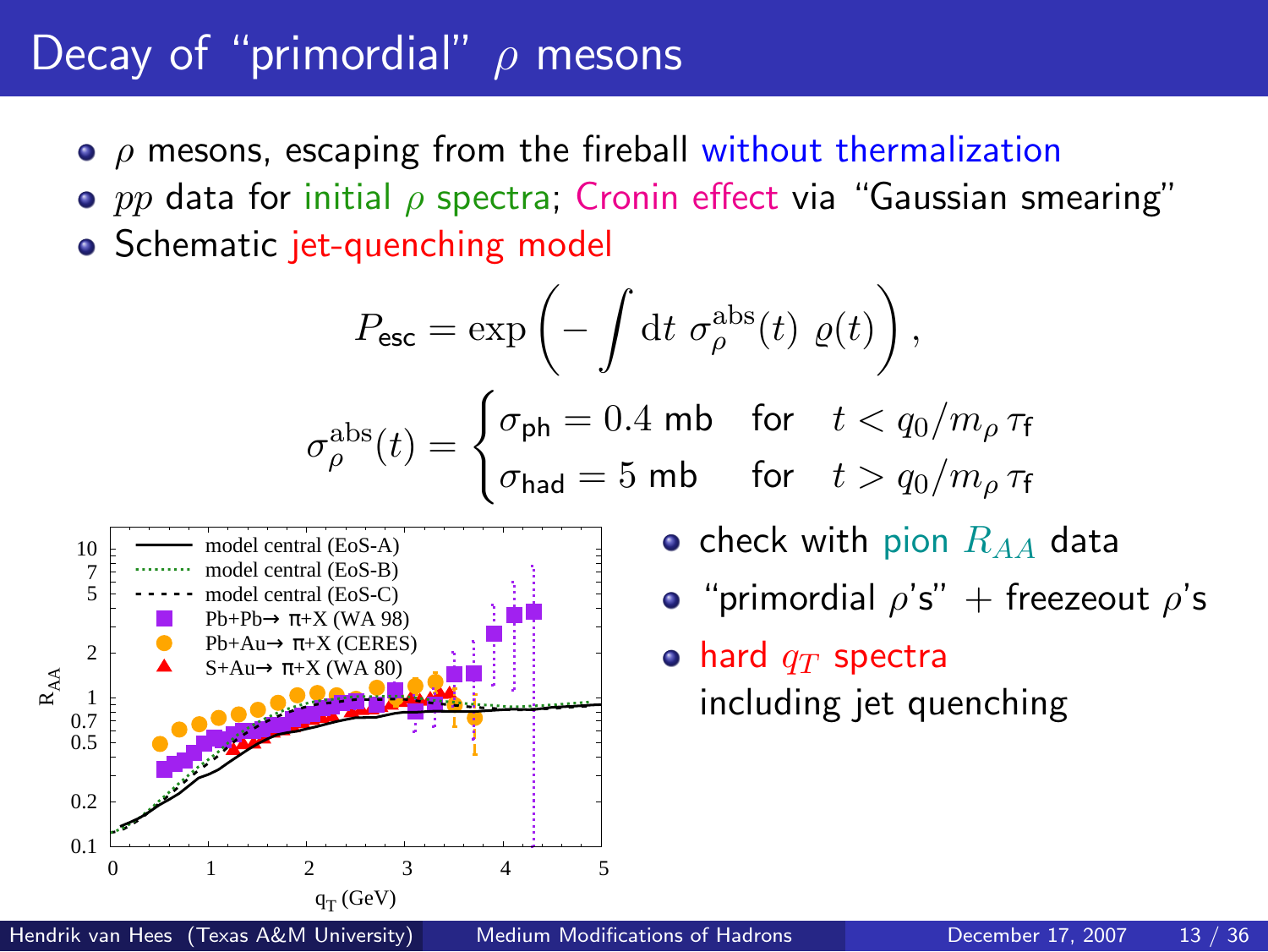## Drell-Yan Annihilation and correlated charm decays

#### • invariant-mass spectrum for DY pairs

$$
\frac{dN_{DY}^{AA}}{dMdy}\bigg|_{b=0} = \frac{3}{4\pi R_0^2} A^{4/3} \frac{d\sigma_{DY}^{NN}}{dMdy}
$$
\n
$$
\frac{d\sigma_{DY}^{NN}}{dMdy} = K \frac{8\pi\alpha}{9sM} \sum_{q=u,d,s} e_q^2 [q(x_1)\bar{q}(x_2) + \bar{q}(x_1)q(x_2)]
$$

- parton distribution functions: GRV94LO
- higher-order effects
	- $\bullet$  K factor
	- non-zero pair  $q_T$ : for IMR and HMR fitted by Gaussian spectrum (NA50 procedure)
- <span id="page-13-0"></span>• extrapolation to LMR: constrained by photon point  $M \to 0$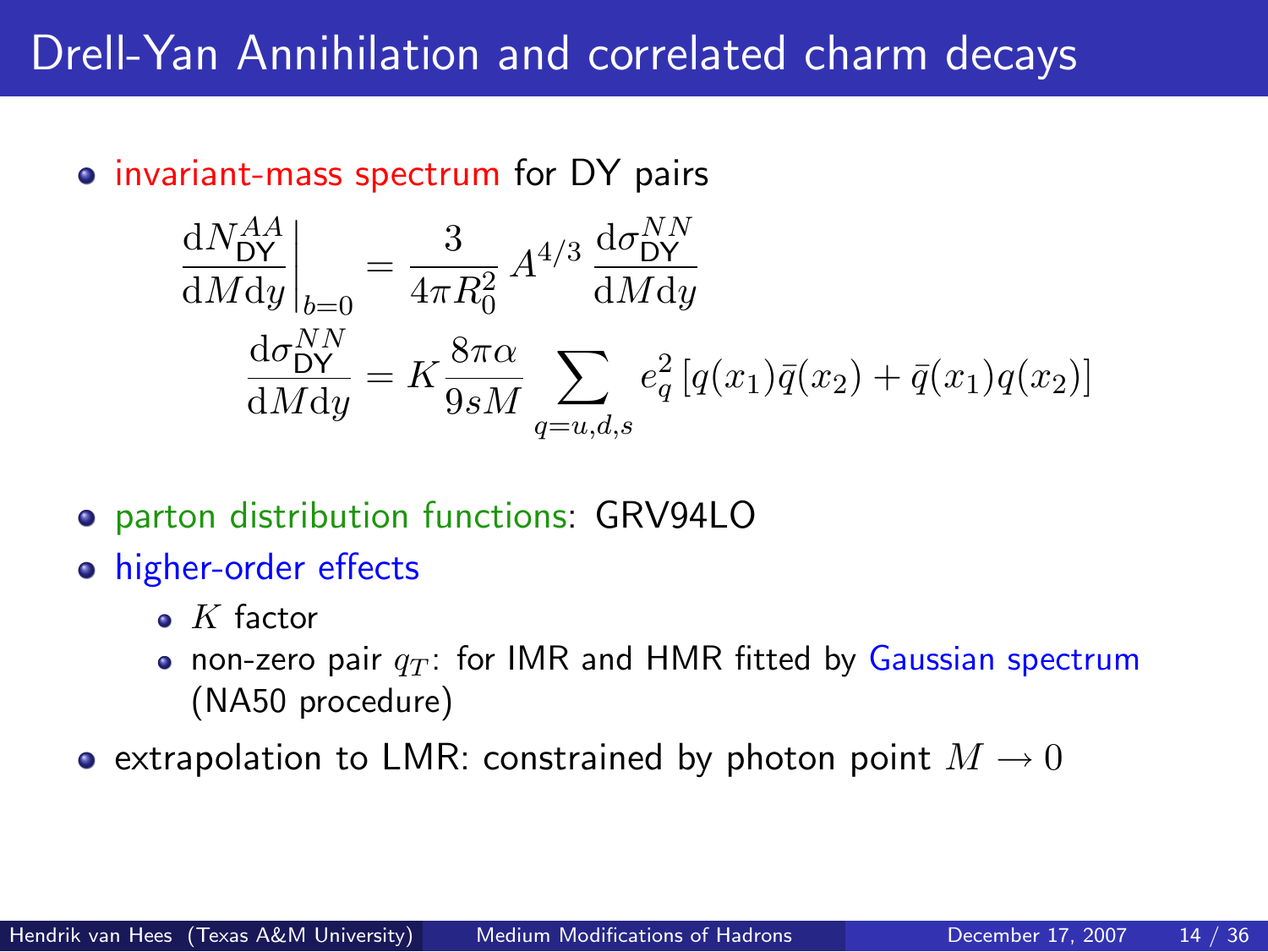# Drell-Yan Annihilation and correlated charm decays

#### • invariant-mass spectrum for DY pairs

$$
\frac{dN_{DY}^{AA}}{dMdy}\bigg|_{b=0} = \frac{3}{4\pi R_0^2} A^{4/3} \frac{d\sigma_{DY}^{NN}}{dMdy}
$$
\n
$$
\frac{d\sigma_{DY}^{NN}}{dMdy} = K \frac{8\pi\alpha}{9sM} \sum_{q=u,d,s} e_q^2 [q(x_1)\bar{q}(x_2) + \bar{q}(x_1)q(x_2)]
$$

- parton distribution functions: GRV94LO
- higher-order effects
	- $\bullet$  K factor
	- non-zero pair  $q_T$ : for IMR and HMR fitted by Gaussian spectrum (NA50 procedure)
- extrapolation to LMR: constrained by photon point  $M \to 0$
- Correlated decays of  $D$  and  $D$  mesons
	- use data (provided by NA60 collaboration)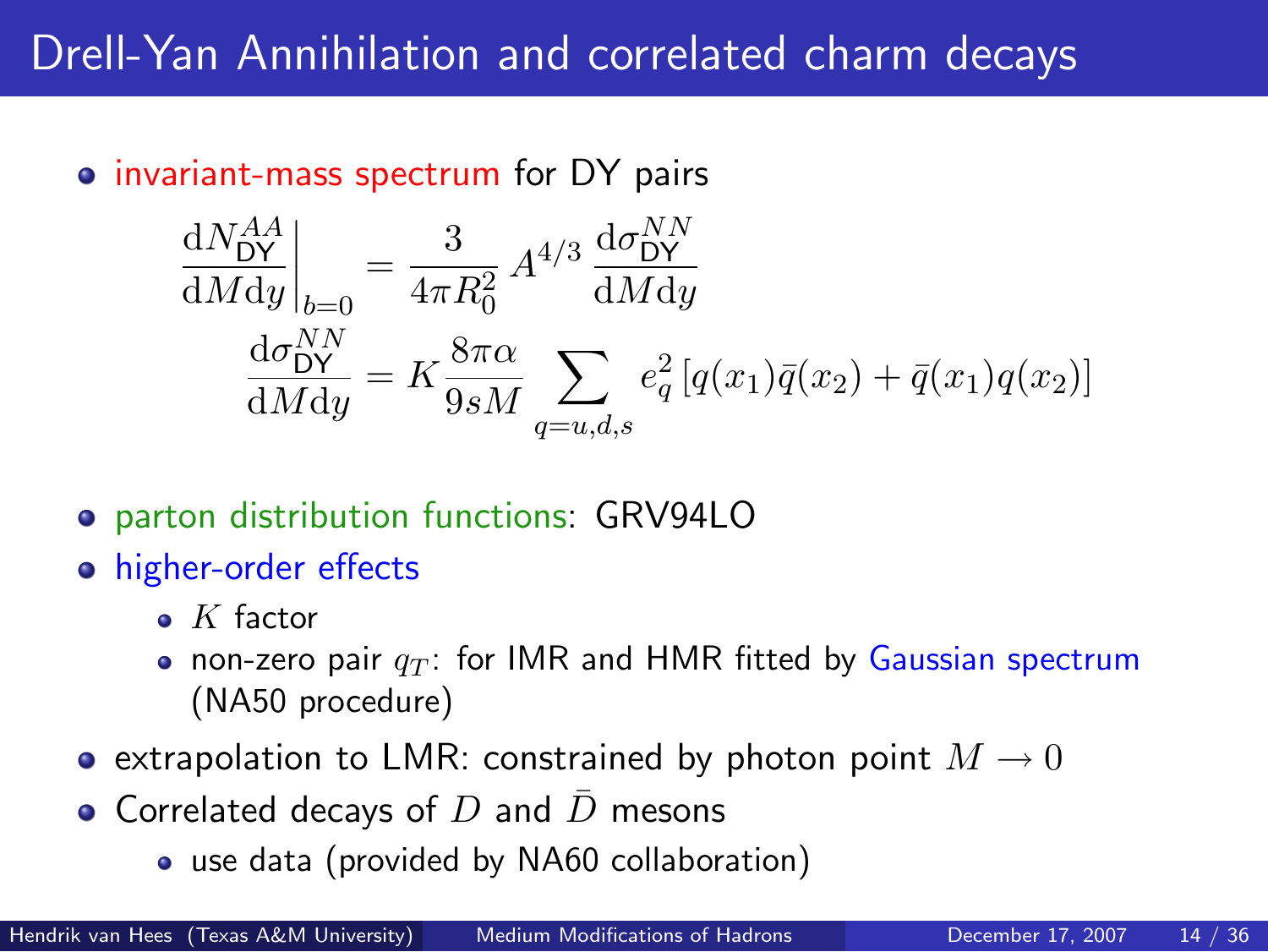#### Invariant-mass spectra

- Fireball with "standard" EoS-A ( $T_c = T_{\text{chem}} = 175 \text{ MeV}$ )
- overall normalization ⇔ total fireball lifetime
- relative normalization of thermal radiation fixed by rates
- rates integrated over time, volume,  $\vec{q}$  including NA60 acceptance



<span id="page-15-0"></span>• good description of data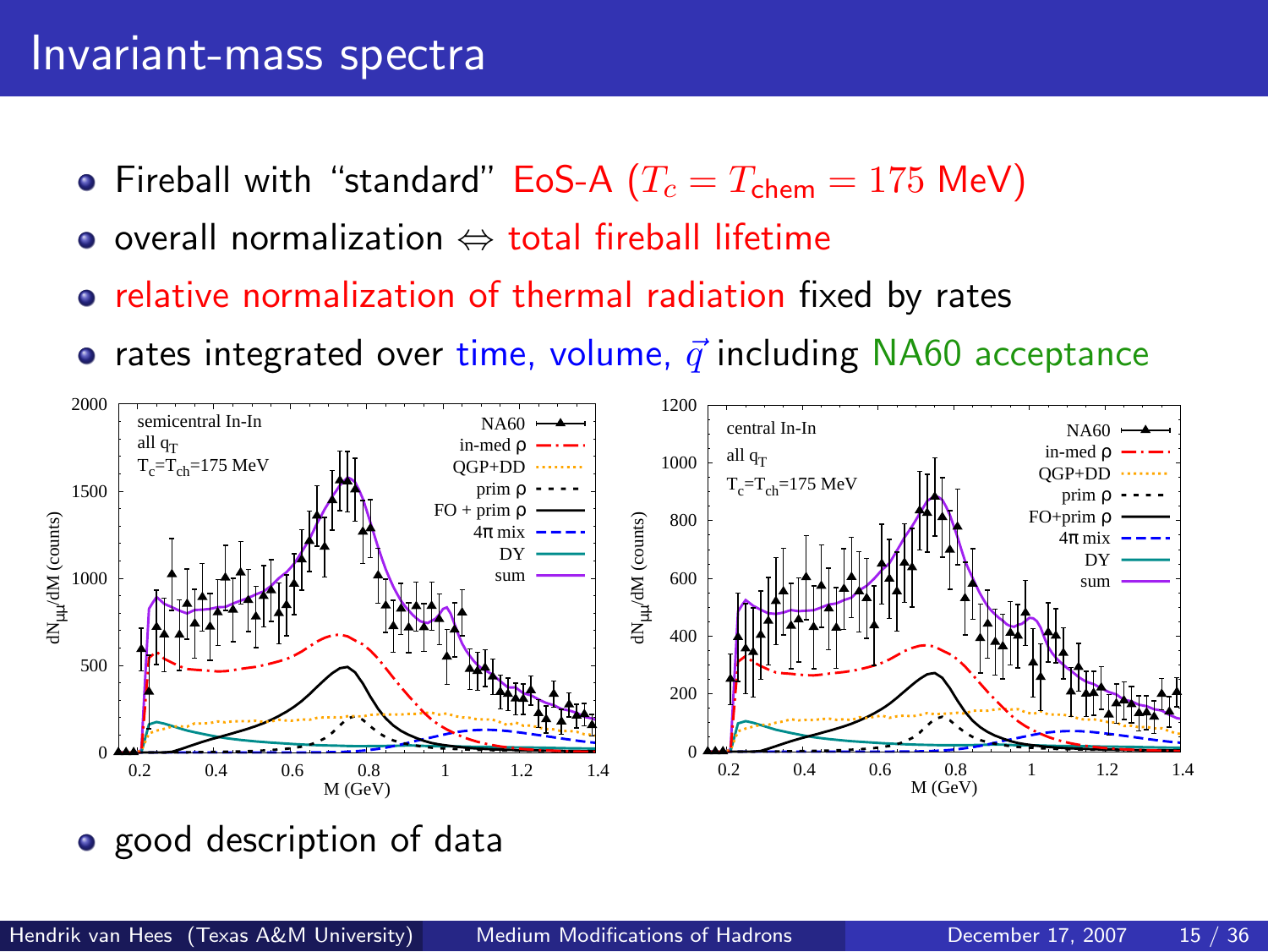### Excess spectra: IMR and multi-pion contributions



" $4\pi$  contributions"  $(\pi + \omega, a_1 \rightarrow \mu^+ + \mu^-)$ 

• slightly enhanced by VA mixing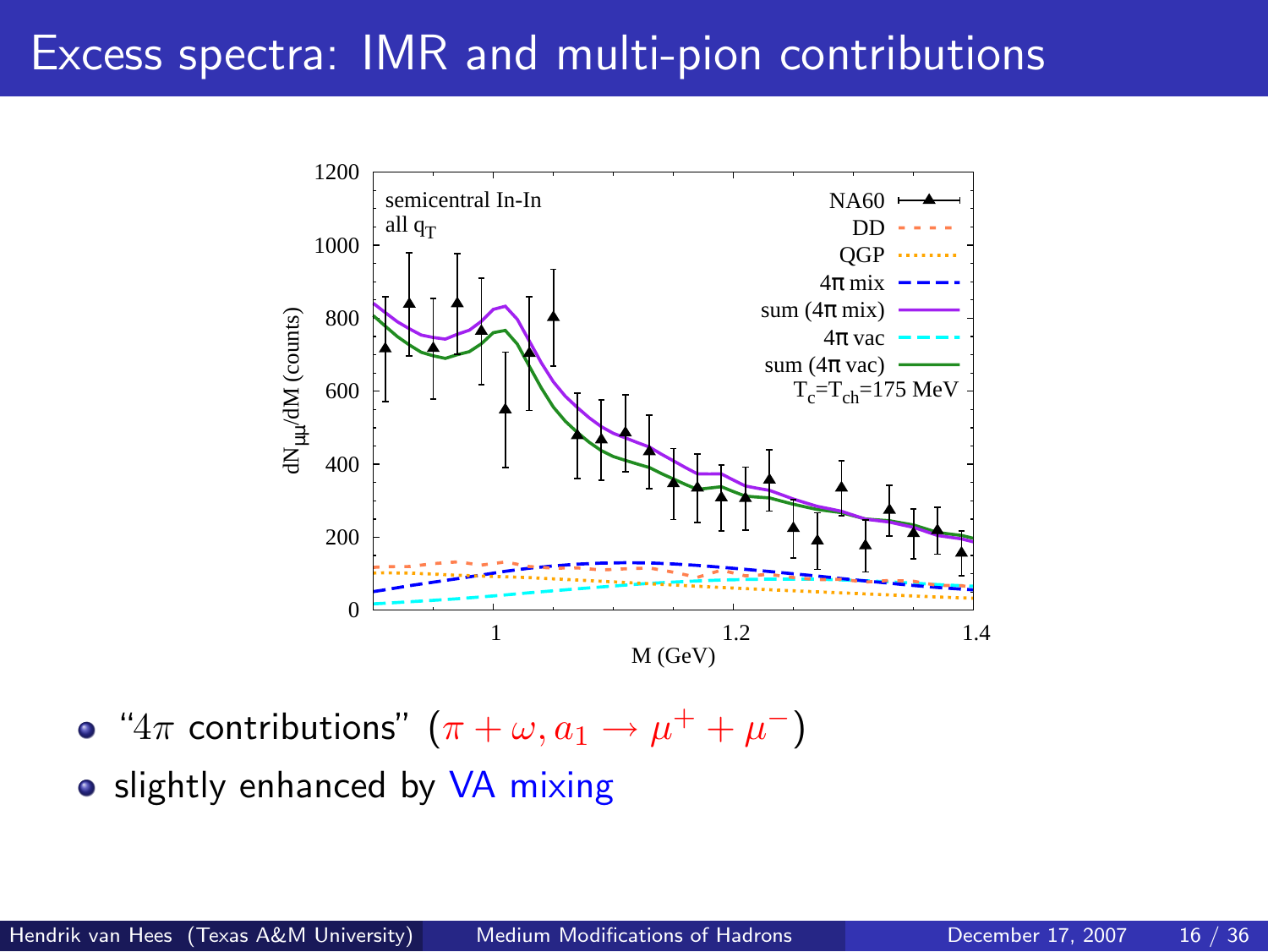### Excess spectra: baryon effects



• in-medium VM spectral functions without baryon effects

- not enough broadening around  $M=m_\rho^\text{vac}$
- lack of strength at low mass  $M \to m_{\text{thr}} = 2m_\mu$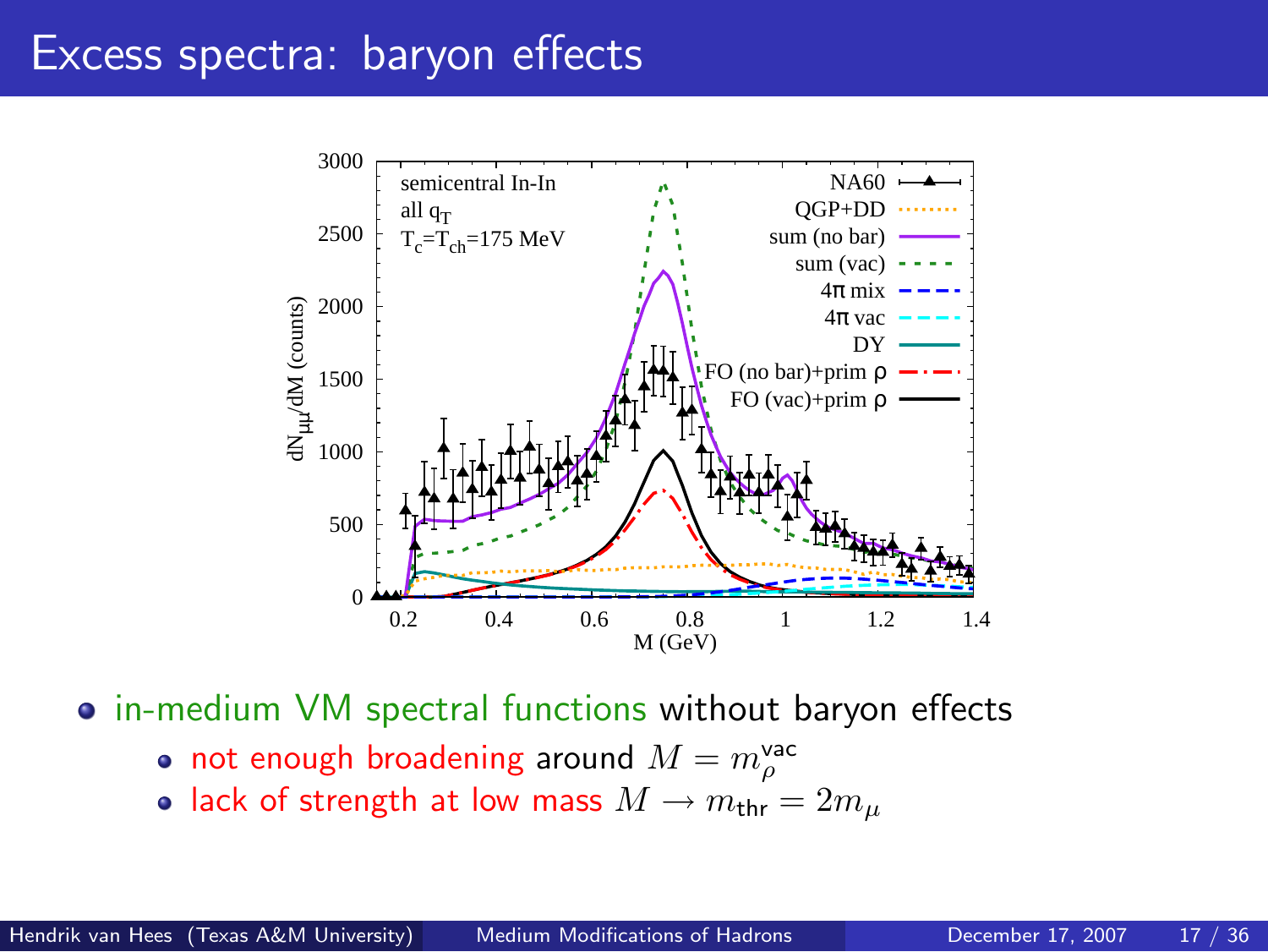### Excess spectra:  $q_T$  binning

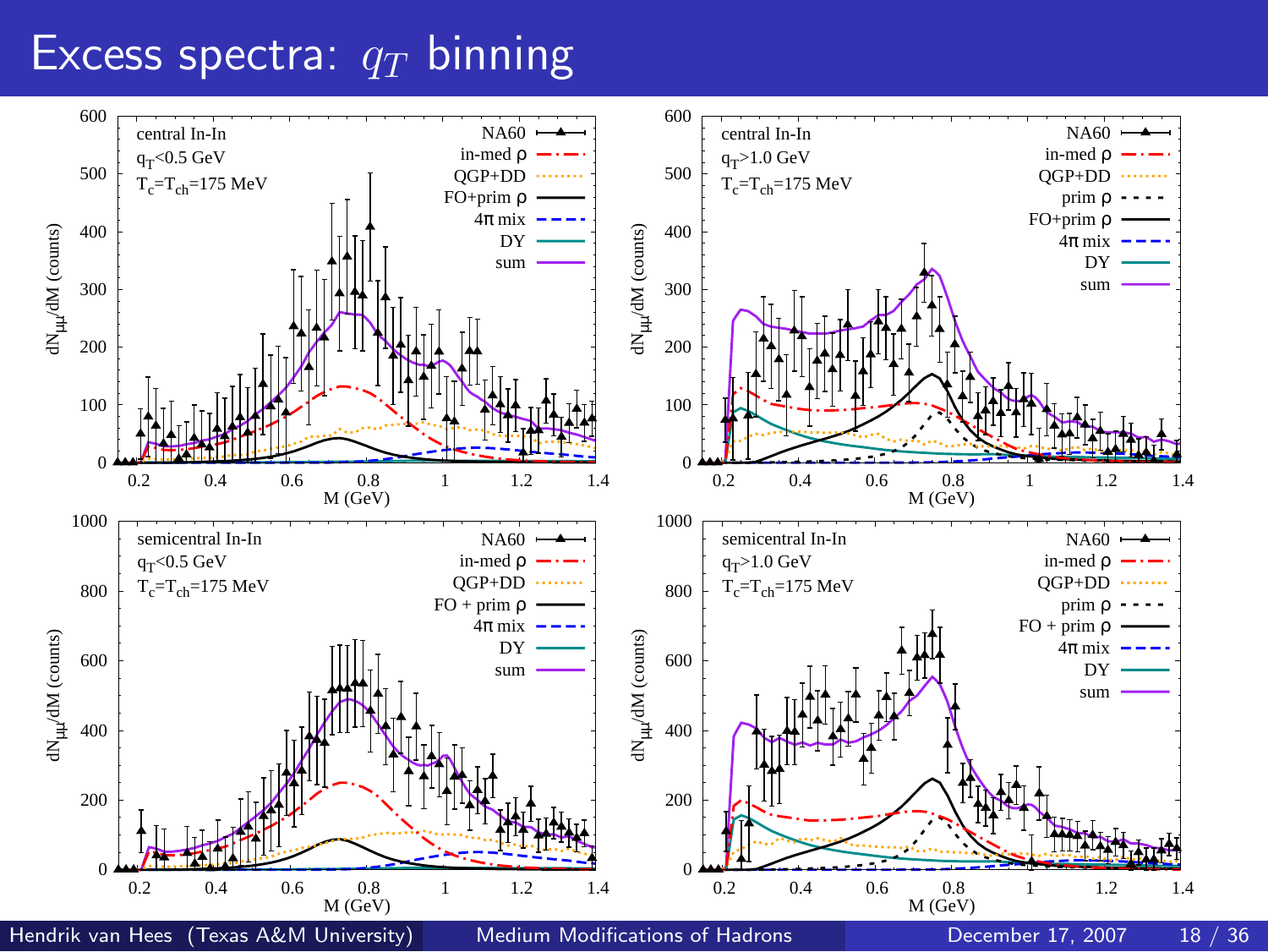# <span id="page-19-0"></span> $m_T$  spectra (central)

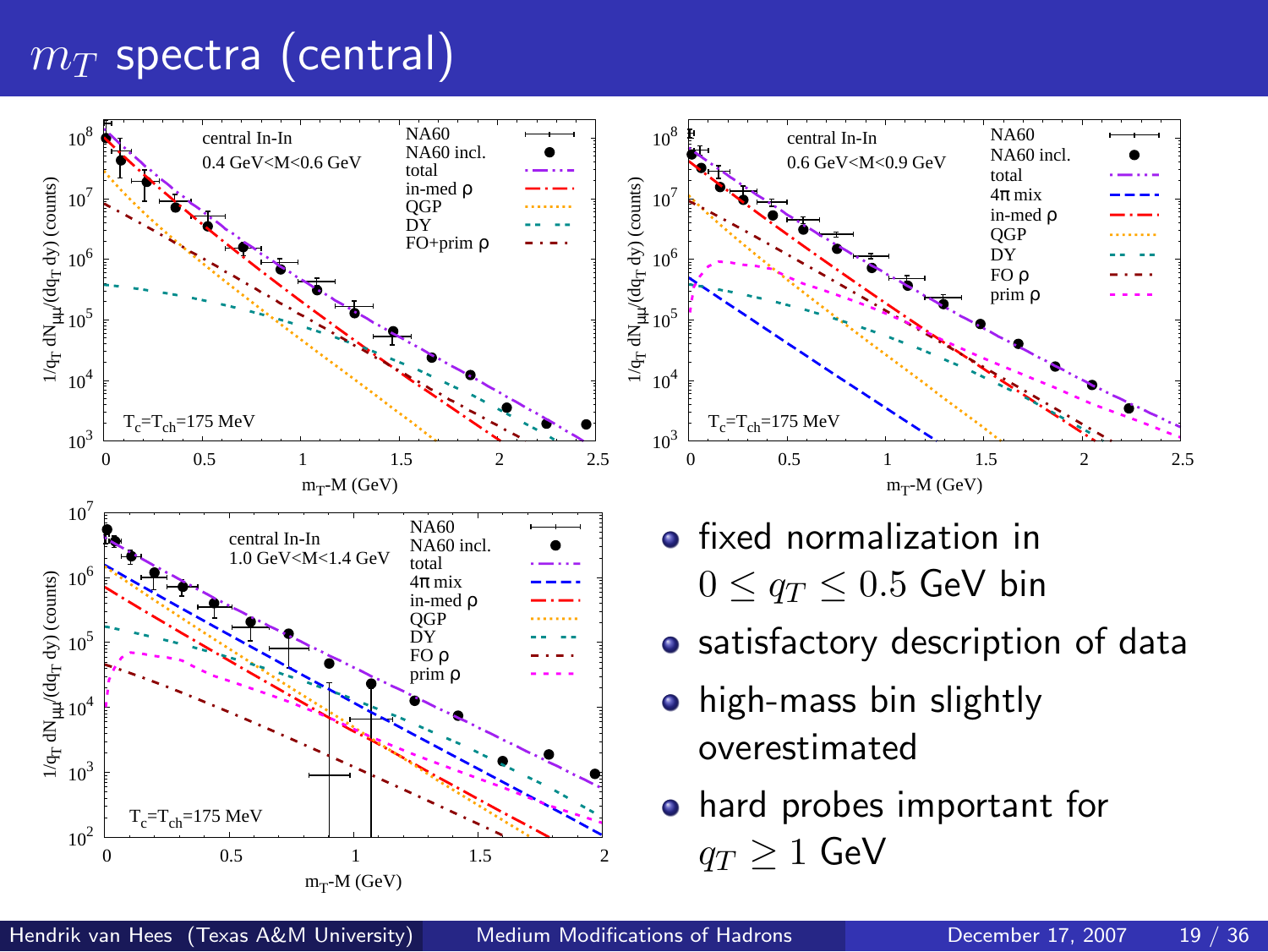### $m_T$  spectra (semicentral)

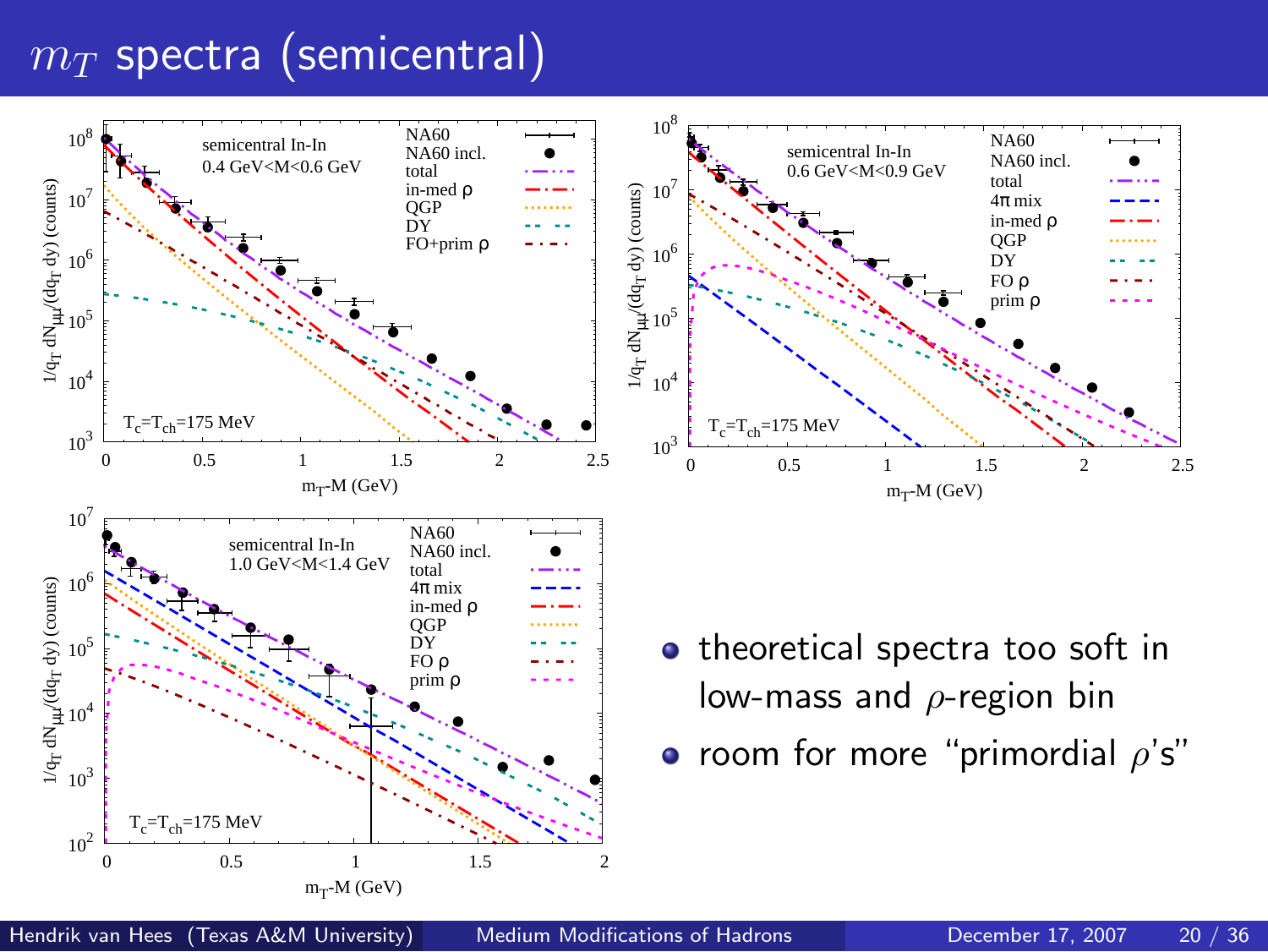# Sensitivity to meson *t*-channel exchange contributions

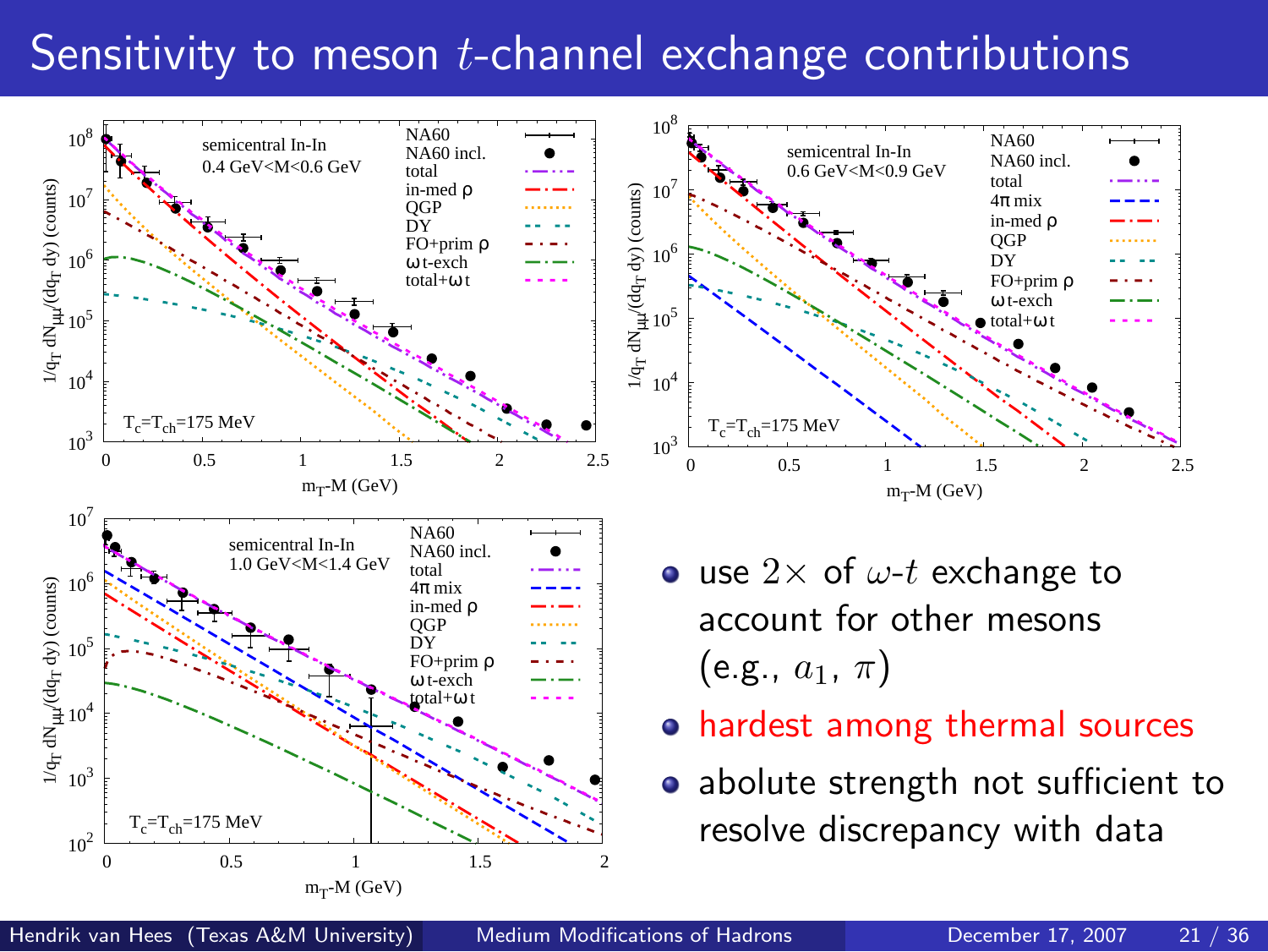# Sensitivity to  $T_c$  and hadro-chemistry

- recent lattice QCD:  $T_c \simeq 190{\text -}200$  MeV or  $T_c \simeq 150{\text -}160$  MeV?
- thermal-model fits to hadron ratios:  $T_{chem} \simeq 150{\text -}160 \text{ MeV}$



- EoS-A:  $T_c = T_{\text{chem}} = 175 \text{ MeV}$
- $\bullet$  EoS-B:  $T_c = T_{chem} = 160$  MeV
- EoS-C:  $T_c = 190$  MeV,  $T_{chem} = 160$  MeV
	- $T_c > T > T_{\text{chem}}$ : hadron gas in chemical equilibrium
- <span id="page-22-0"></span>• keep fireball parameters the same (including life time)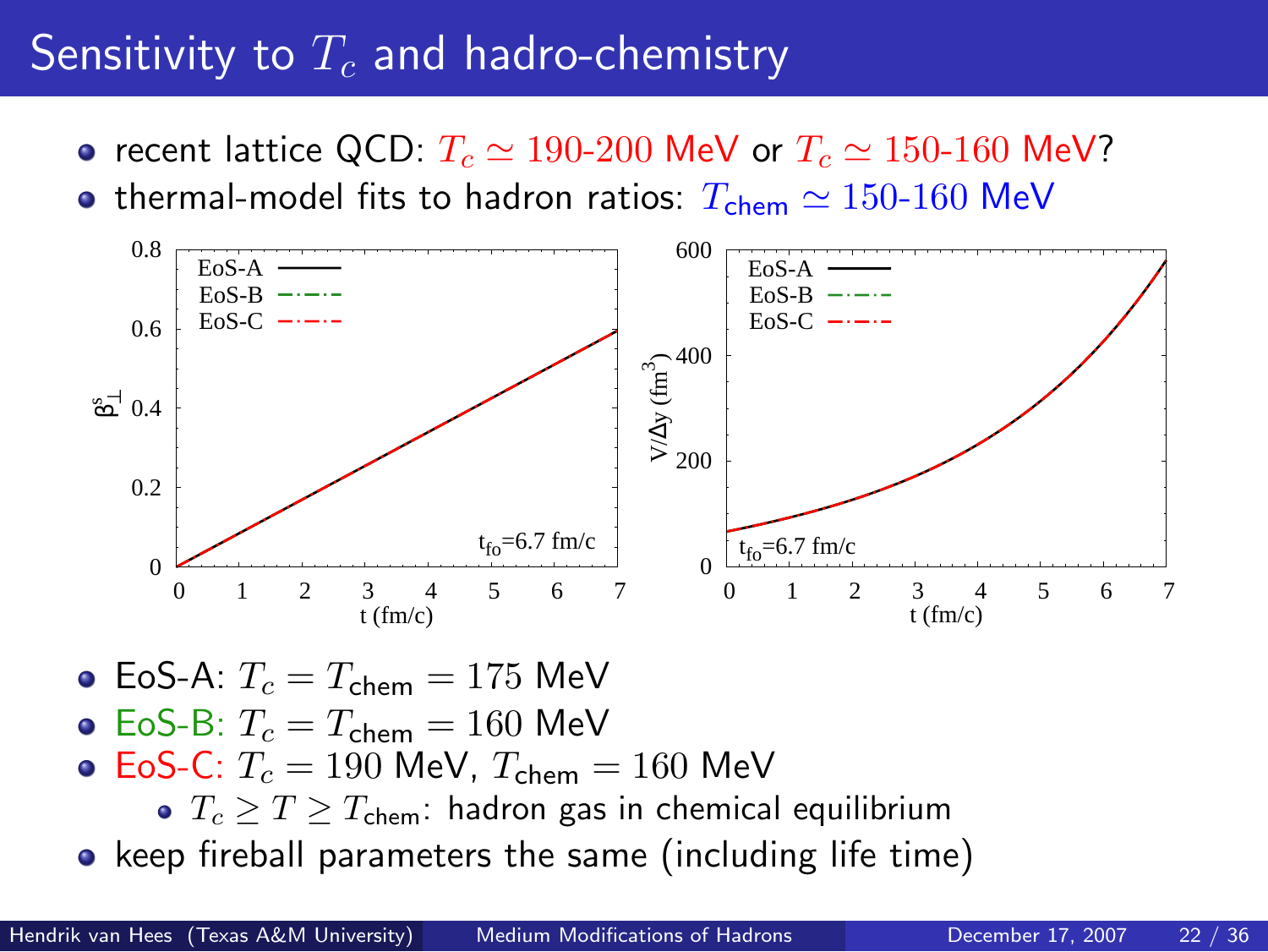# Sensitivity to  $T_c$  and hadro-chemistry

- recent lattice QCD:  $T_c \simeq 190{\text -}200$  MeV or  $T_c \simeq 150{\text -}160$  MeV?
- thermal-model fits to hadron ratios:  $T_{chem} \simeq 150{\text -}160 \text{ MeV}$



- EoS-A:  $T_c = T_{\text{chem}} = 175 \text{ MeV}$
- $\bullet$  EoS-B:  $T_c = T_{\rm chem} = 160$  MeV
- EoS-C:  $T_c = 190$  MeV,  $T_{chem} = 160$  MeV
	- $T_c > T > T_{\text{chem}}$ : hadron gas in chemical equilibrium
- keep fireball parameters the same (including life time)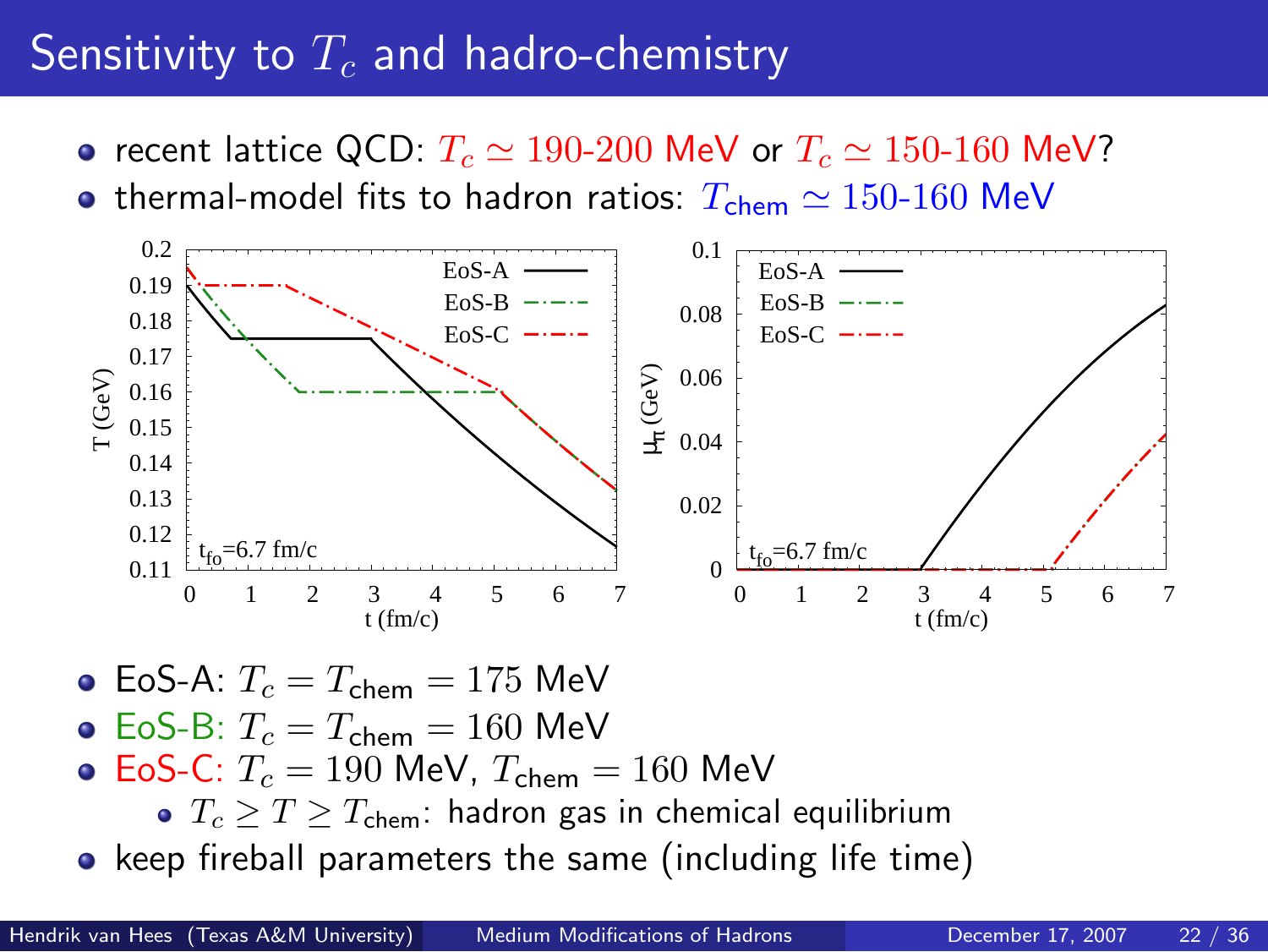# EoS-B



- mass spectra comparable to EoS-A  $\leftrightarrow$  slight enhancement of fireball lifetime
- $\bullet$  in IMR  $QGP$  > multi-pion contribution
- higher hadronic temperatures  $\Rightarrow$  slightly harder  $q_T$  spectra  $\bullet$
- not enough to resolve discrepancy with data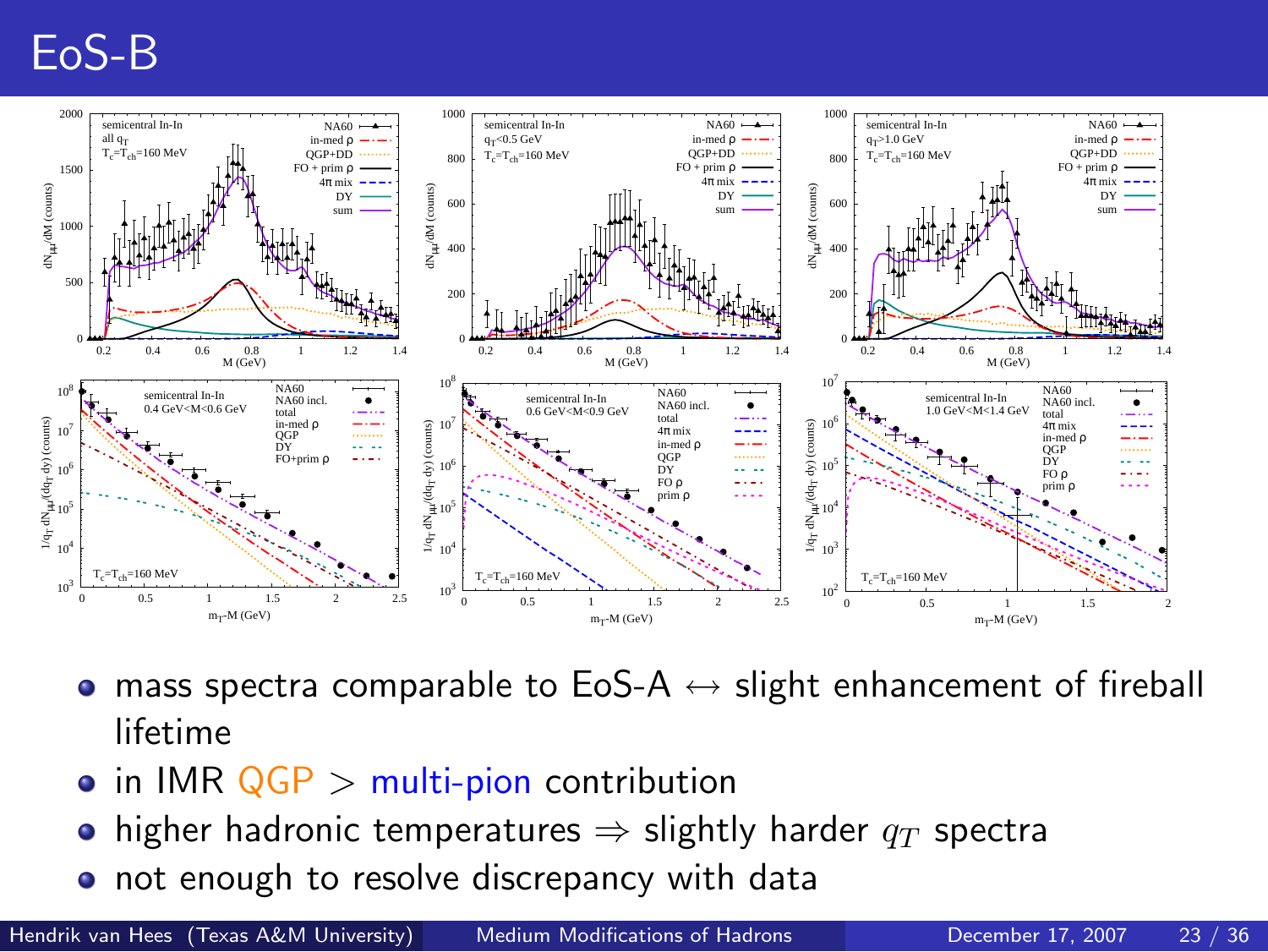# EoS-C



- mass spectra comparable to EoS-A  $\leftrightarrow$  slight reduction of fireball lifetime
- $\bullet$  in IMR multi-pion  $\gg$  QGP contribution
- higher hadronic temperatures + high-density hadronic phase  $\Rightarrow$ harder  $q_T$  spectra
- better agreement with data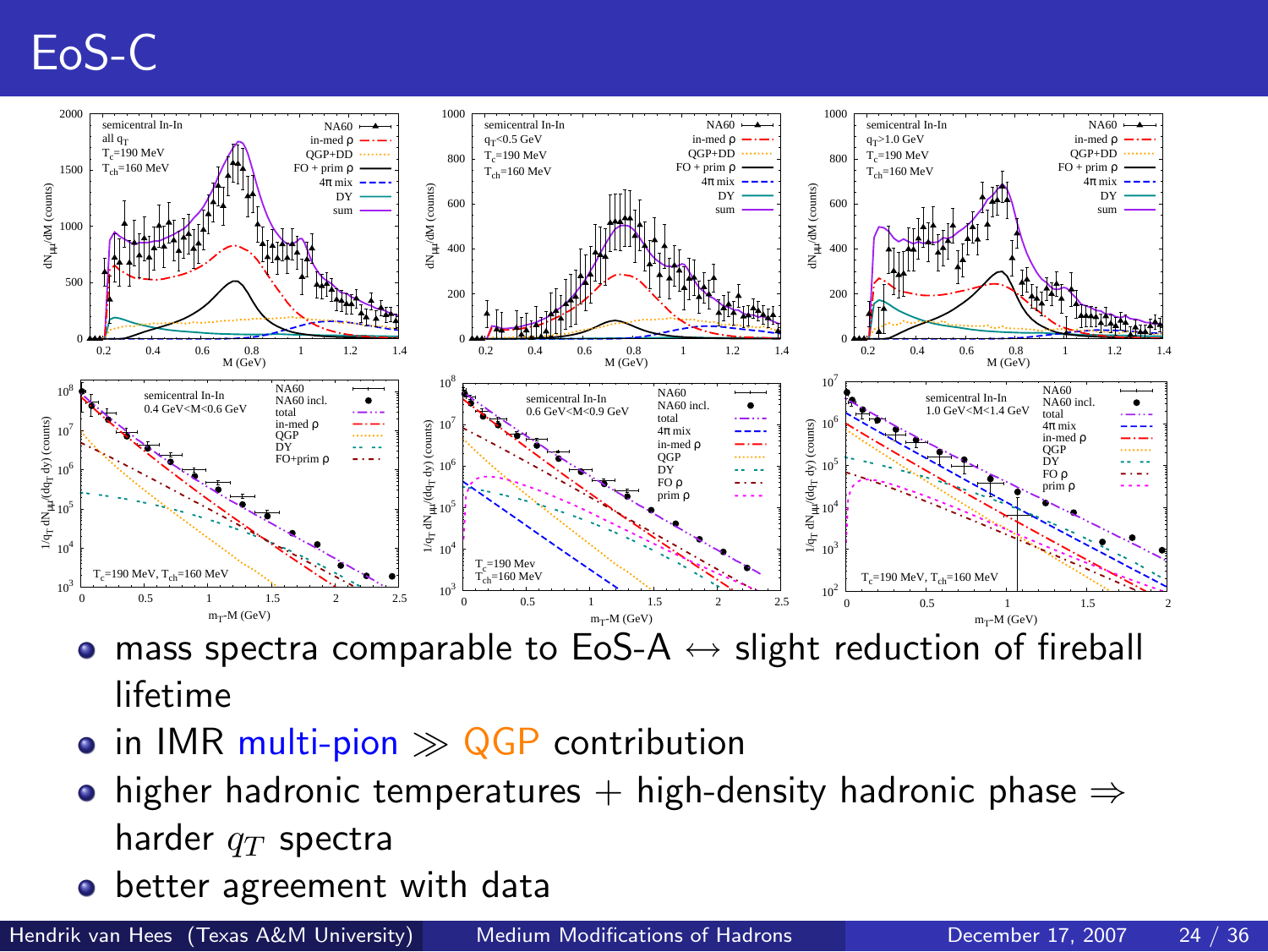# IMR: QGP vs. multi-pion radiation



- **EoS-B: QGP** dominates over multi-pion radiation
- **o** opposite in EoS-A and EoS-C
- multi-pion radiation dominantly from high-density hadronic phase

reason:  $\mathrm{d} N_{ll}/\mathrm{d} M \mathrm{d} T \propto \mathrm{Im}\,\Pi_{\mathrm{em}}(M,T)\; \exp(-M/T)\; T^{-5.5}$ 

- radiation maximal for  $T = T_{\text{max}} = M/5.5$
- hadronic and partonic radiation "dual" for  $T \sim T_c$

compatible with chiral-symmetry restoration!

inconclusive whether [hadronic or partonic e](#page-0-0)mission in IMR! Hendrik van Hees (Texas A&M University) Medium Modifications of Hadrons December 17, 2007 25 / 36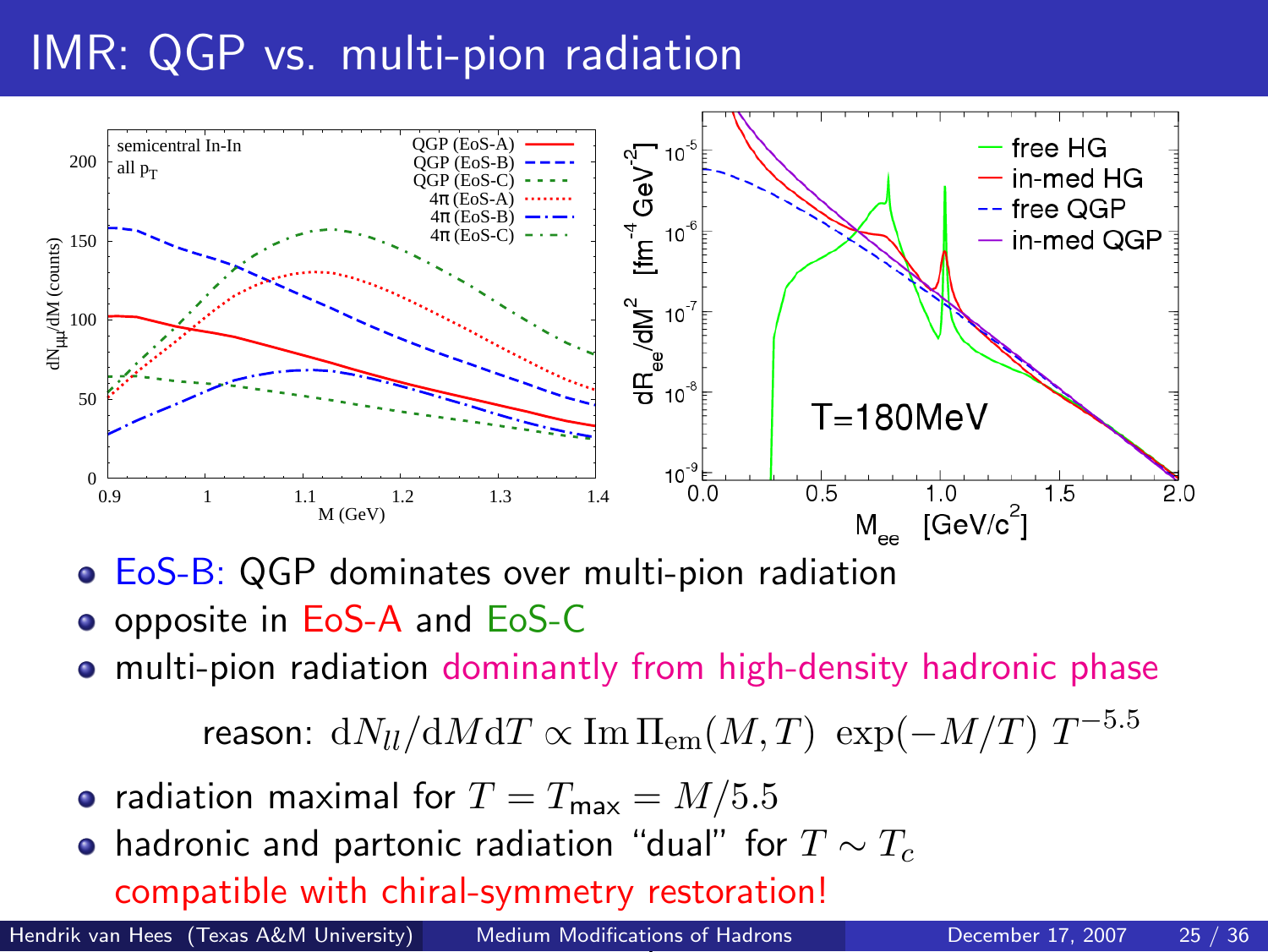### Inverse-slope analysis



• fit of theoretical  $q_T$  spectra: 1 GeV  $< q_T < 1.8$  GeV



• standard fireball acceleration: too soft  $q_T$  spectra

• lower  $T_c$  in EoS-B and EoS-C helps (higher hadronic temperatures)

NB: here, Drell Yan contribution taken out

Hendrik van Hees (Texas A&M University) [Medium Modifications of Hadrons](#page-0-0) December 17, 2007 26 / 36

<span id="page-27-0"></span>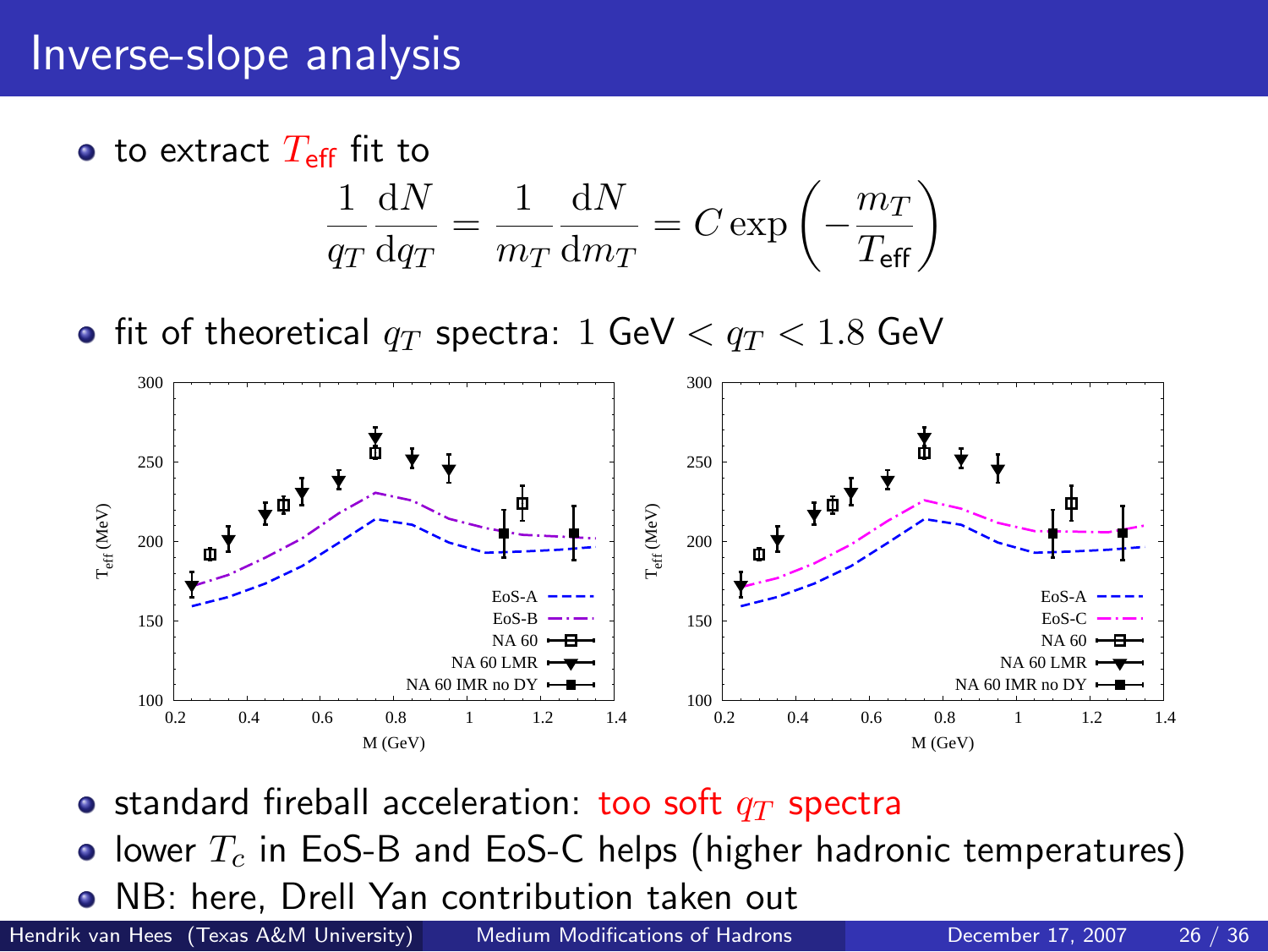### Inverse-slope analysis



- enhance fireball acceleration to  $a_\perp=0.1c^2/\text{fm}$
- **•** effective at all stages of fireball evolution
- agreement in IMR not spoiled  $\Leftrightarrow$  dominated from earlier stages
- **EoS-B harder**  $\Leftrightarrow$  relative contribution of harder freezeout  $\rho$  decays vs. thermal  $\rho$ 's larger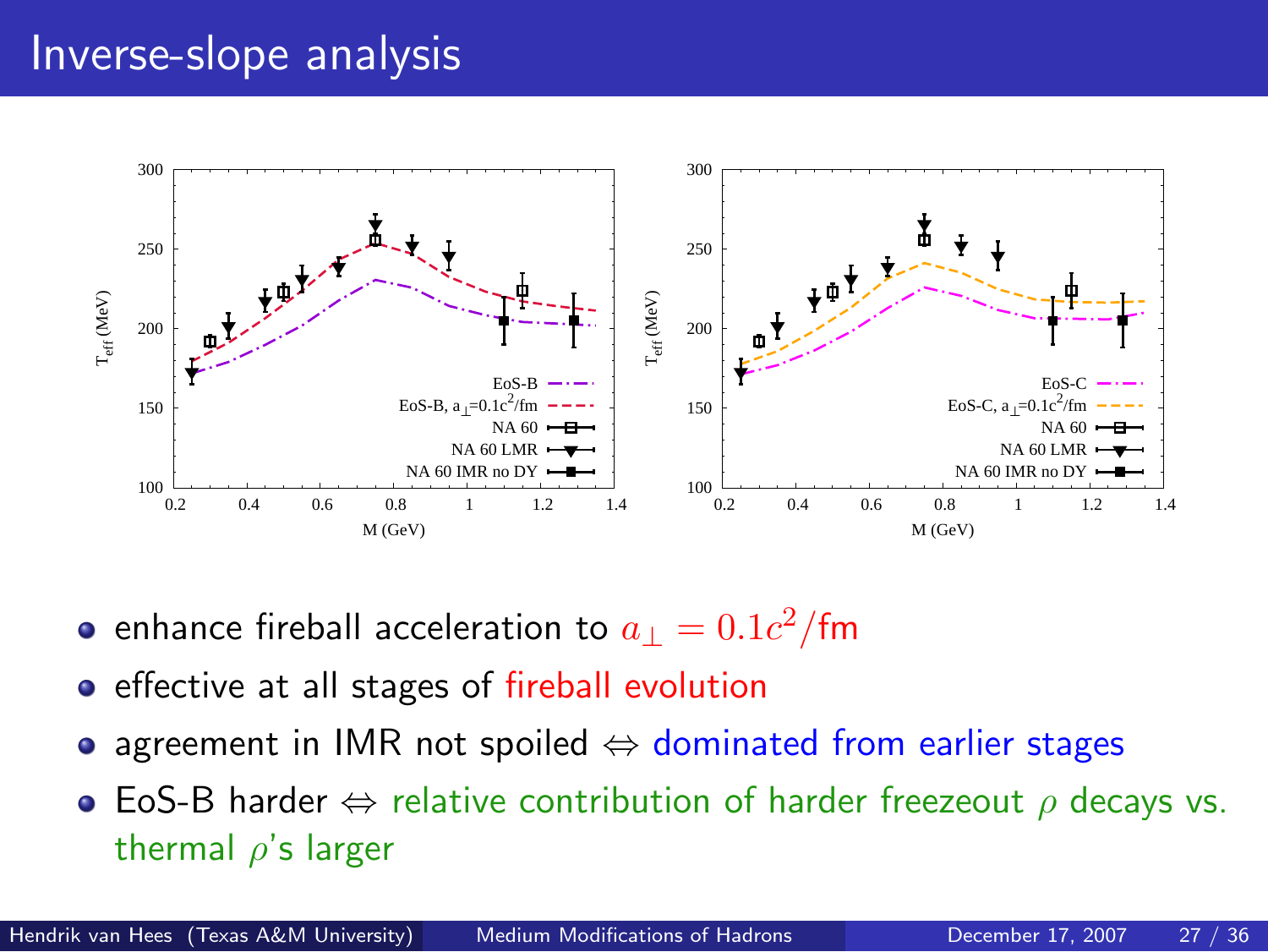### Inverse-slope analysis



 $\bullet$  sensitivity to contributions from meson t-channel exchange

- hardens low-mass region
- **using vacuum**  $\rho$  in t-channel contribution: enhances slope in  $\rho$  region
- o sensitivity to Drell-Yan contribution
	- for IMR: describes effect seen in data (open vs. solid square data point)
	- in LMR: too high around muon threshold  $\Leftrightarrow$ due to uncertainties in extrapolation to low M?!?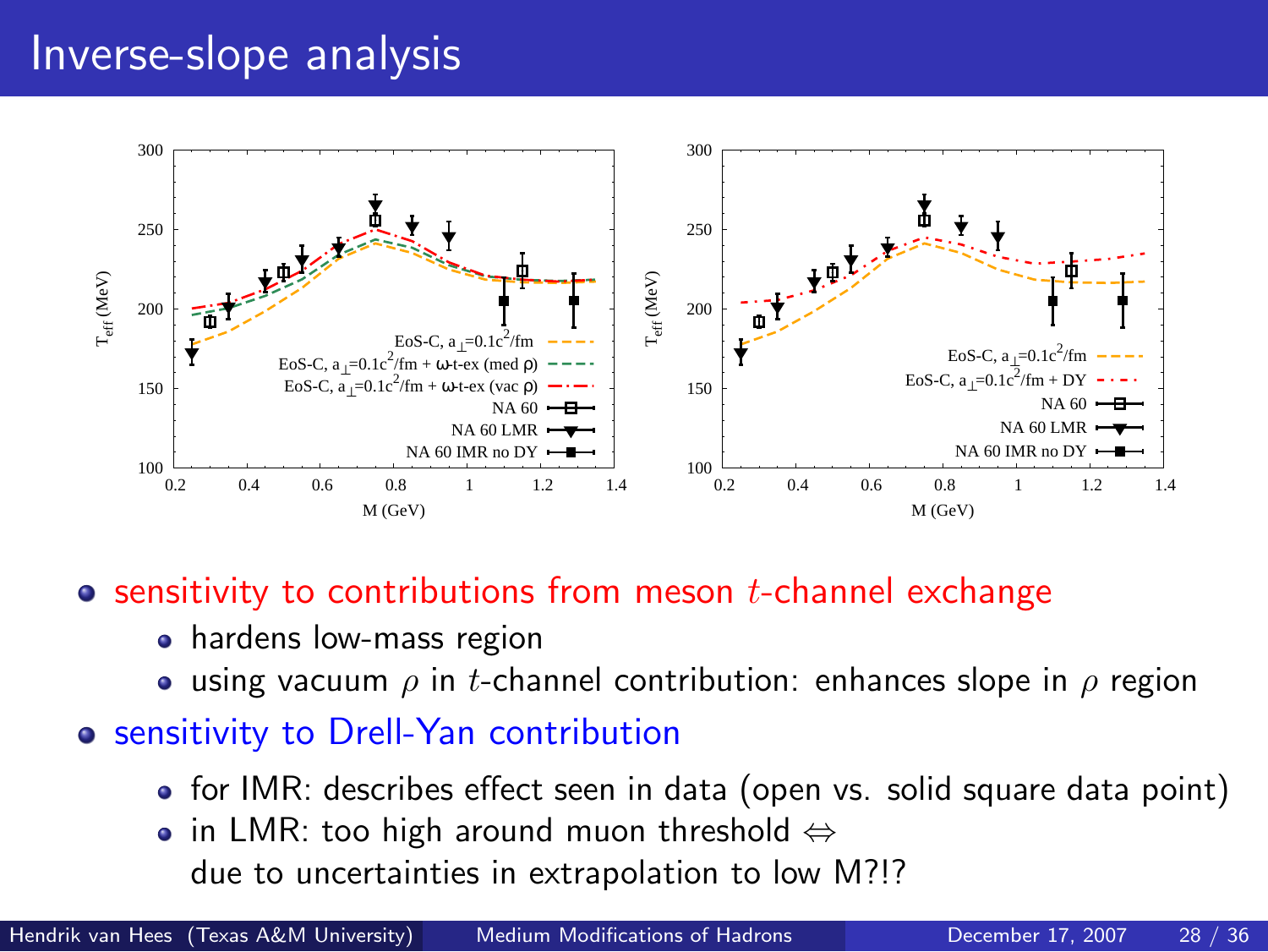### Slopes of thermal radiation

- use EoS-B with  $a_\perp=0.1c^2/\text{fm}$
- **•** fit the dilepton slopes from thermal sources only



**•** freeze-out and primordial  $\rho$ 's crucial for  $q_T > 1$  GeV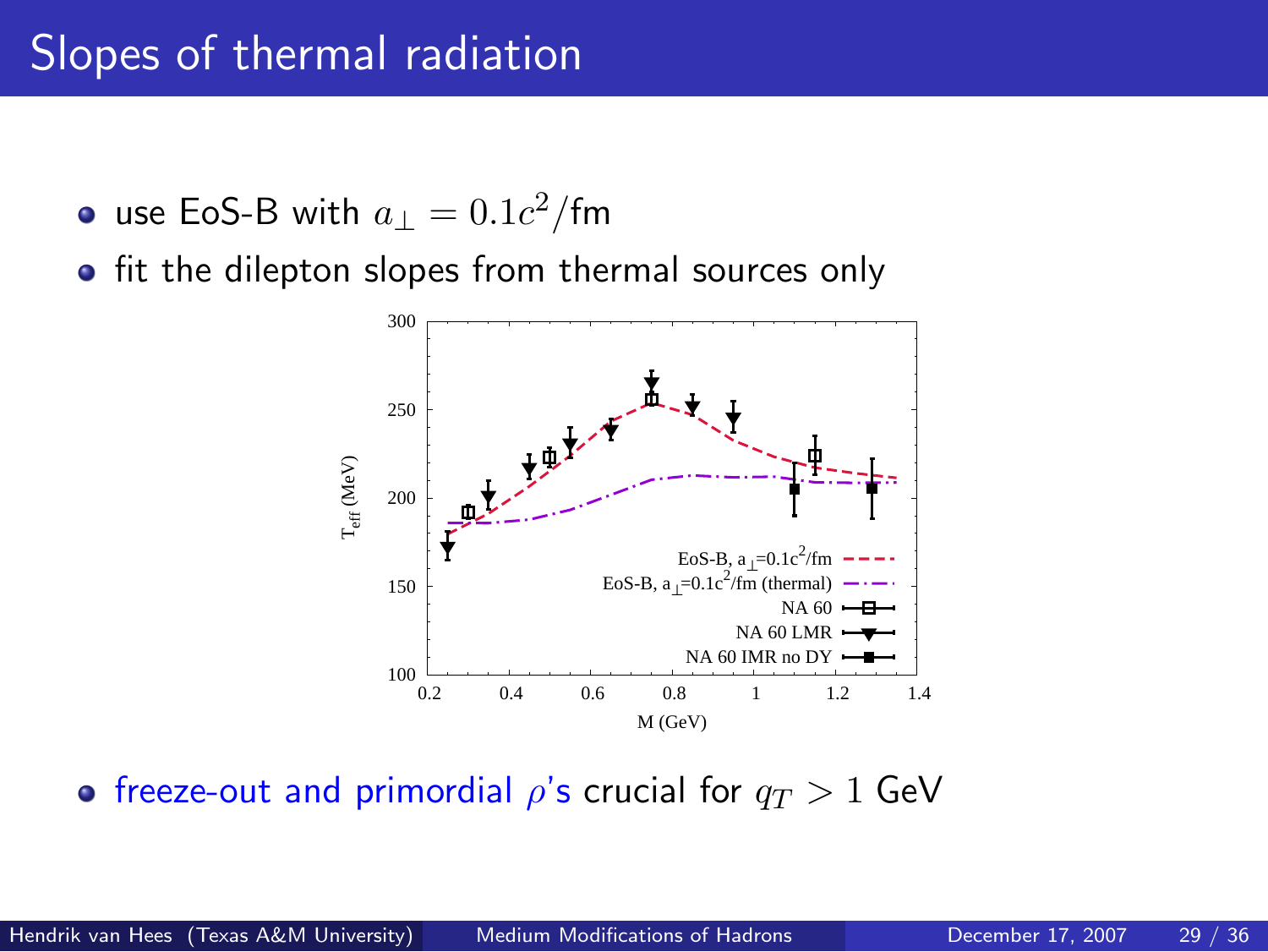hadron slopes extracted by fit to freeze-out contribution



- $\eta$ ,  $\omega$ , and  $\phi$  slopes described by EoS-A and smaller  $a_{\perp}$
- $\rho$  slope by EoS-B with larger  $a_{\perp}$
- possible resolution: "successive freezeout" ⇔ vector mesons freeze out at different times, determined by interaction strength (i.e., width)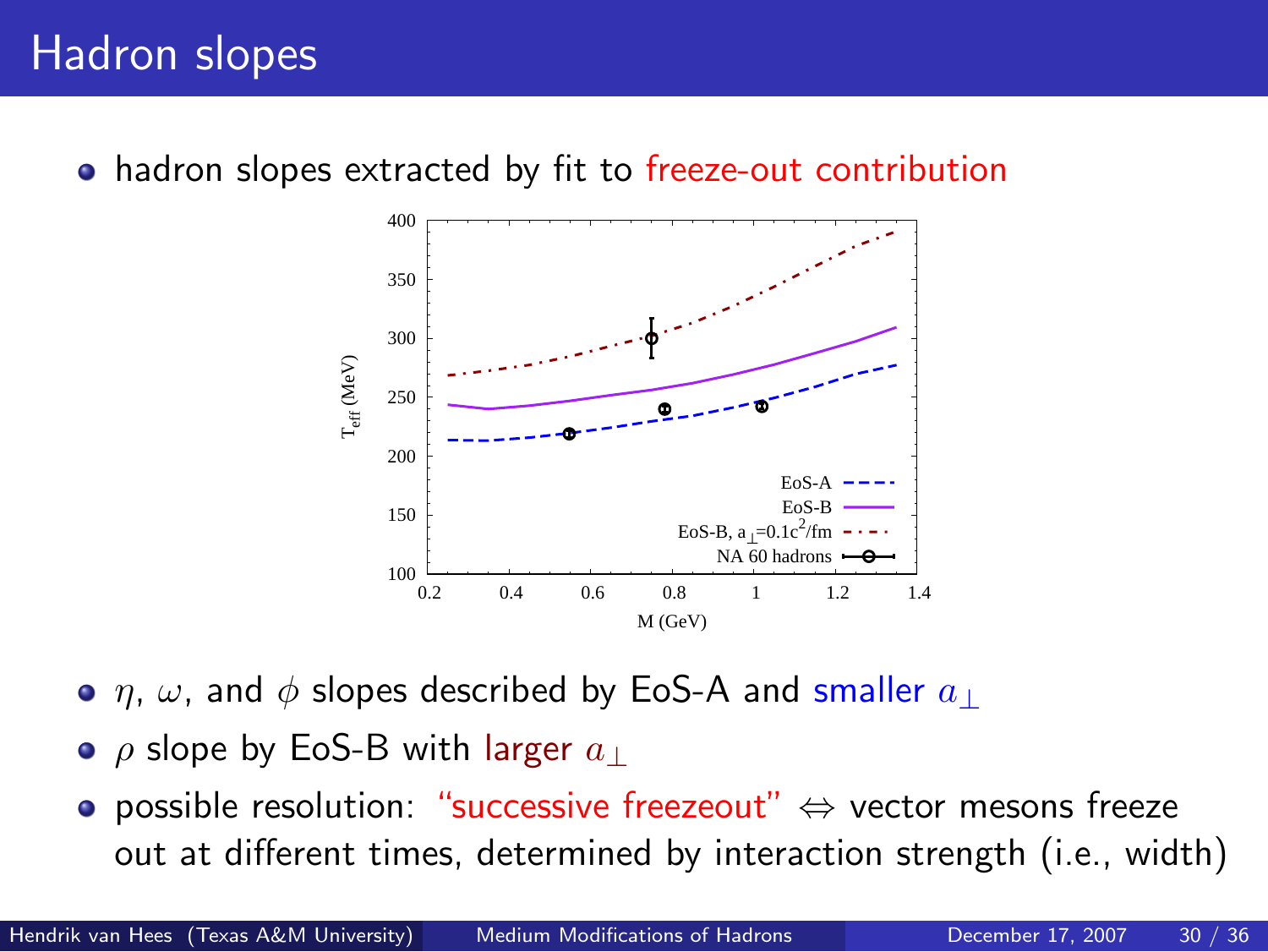# Conclusions and Outlook

- dilepton spectra ⇔ in-medium em. current correlator
- <span id="page-32-0"></span>• model for dilepton sources
	- radiation from thermal sources: QGP,  $\rho$ ,  $\omega$ ,  $\phi$
	- $\bullet$   $\rho$ -decay after thermal freeze-out
	- e decays of non-thermalized primordial  $\rho$ 's
	- $\bullet$  Drell-Yan annihilation, correlated  $D\bar{D}$  decays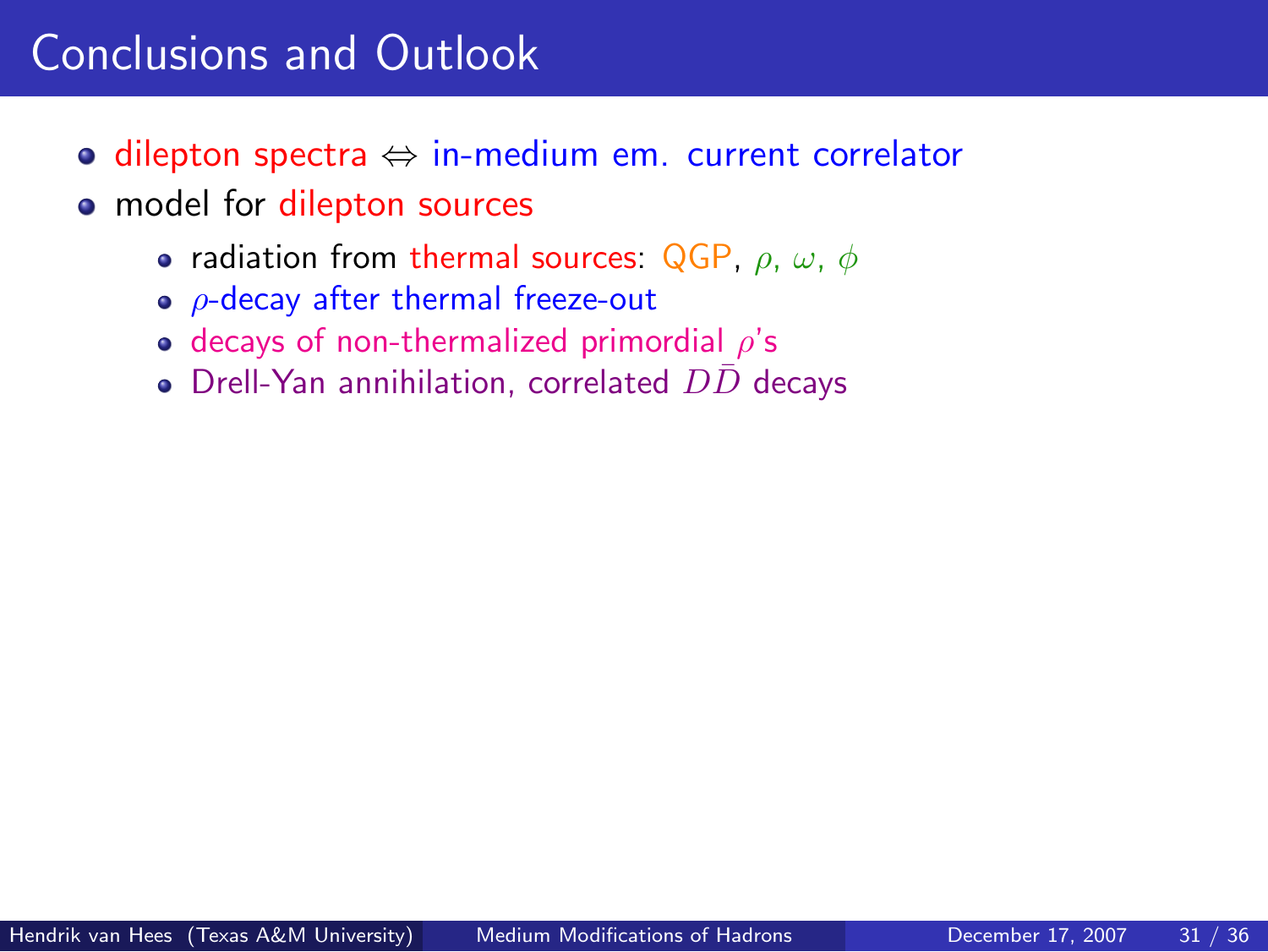# Conclusions and Outlook

- dilepton spectra ⇔ in-medium em. current correlator
- model for dilepton sources
	- radiation from thermal sources: QGP,  $\rho$ ,  $\omega$ ,  $\phi$
	- $\bullet$   $\rho$ -decay after thermal freeze-out
	- e decays of non-thermalized primordial  $\rho$ 's
	- $\bullet$  Drell-Yan annihilation, correlated  $D\bar{D}$  decays
- invariant-mass spectra and medium effects
	- excess yield dominated by radiation from thermal sources
	- baryons essential for in-medium properties of vector mesons
	- **•** melting  $\rho$  with little mass shift robust signal! (independent of  $T_c$ )
	- IMR well described by scenarios with radiation dominated either by QGP or multi-pion processes (depending on EoS)
		- Reason: mostly from thermal radiation around 160 MeV  $\leq T \leq 190$  MeV
			- ⇔ "parton-hadron" duality of rates
			- ⇔ compatible with chiral-symmetry restoration!
	- **o** dimuons in In-In (NA60), Pb-Au (CERES/NA45),  $\gamma$  in Pb-Pb (WA98)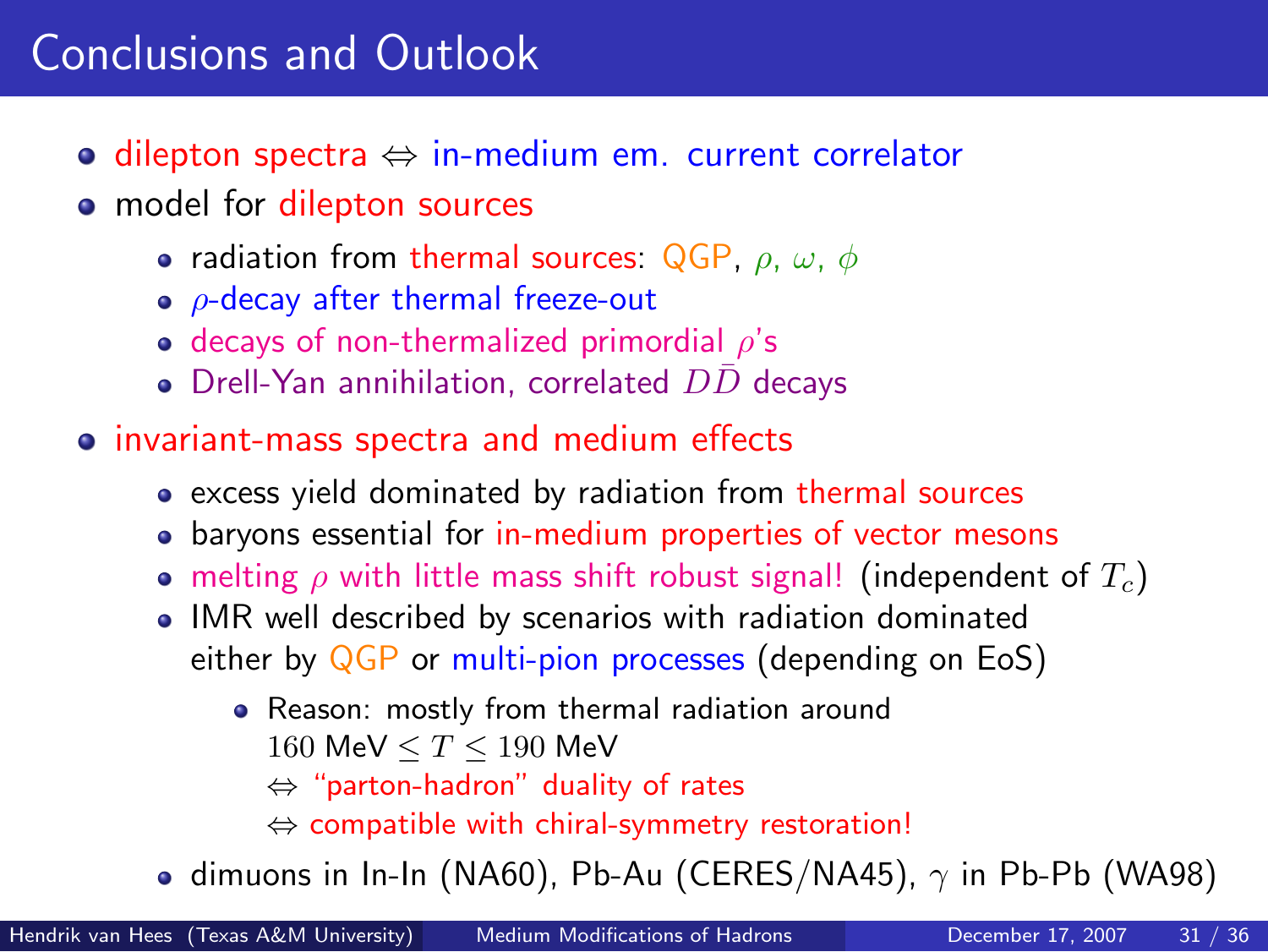# Conclusions and Outlook

- fireball/freeze-out dynamics  $\Leftrightarrow m_T$  spectra and effective slopes
	- "non-thermal sources" important for  $q_T \geq 1$  GeV
	- lower  $T_c$  ⇒ higher hadronic temperatures ⇒ harder  $q_T$  spectra
	- to describe measured effective slopes  $a_\perp=0.085c^2/\text{fm} \rightarrow 0.1c^2/\text{fm}$
	- off-equilibrium effects (viscous hydro)?
- Further developments
	- understand recent PHENIX results (large dilepton excess in LMR)
	- vector- should be complemented with axial-vector-spectral functions  $(a_1$  as chiral partner of  $\rho$ )
	- constrained with IQCD via in-medium Weinberg chiral sum rules
	- direct connection to chiral phase transition!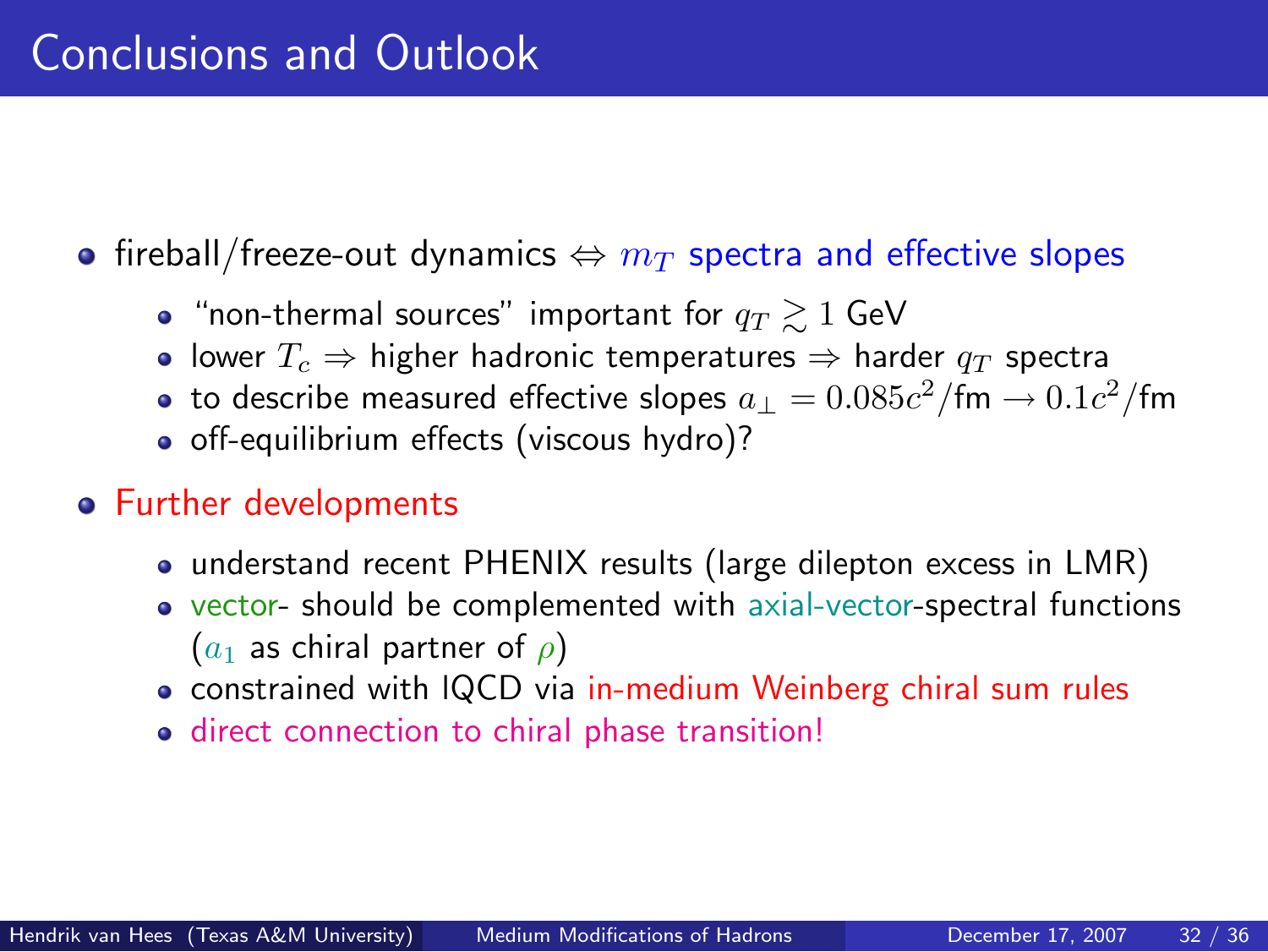### Backup: parton-hadron duality of rates



- in-medium hadron gas matches with QGP
- similar results also for  $\gamma$  rates
- "quark-hadron duality"!?
- <span id="page-35-0"></span>**•** indirect evidence for chiral-symmetry restoration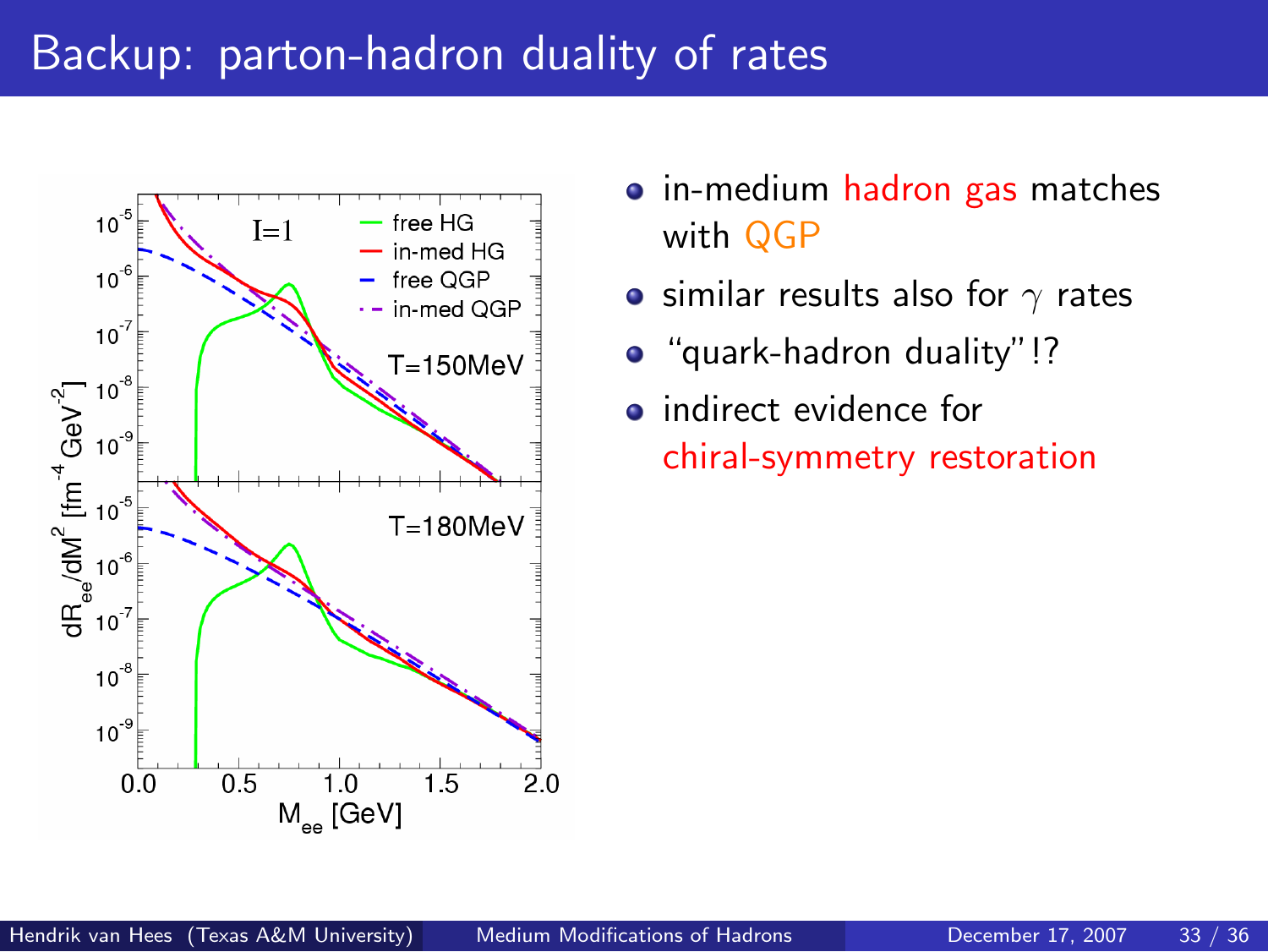### Backup: CERES/NA45 dielectron spectra

- **o** good agreement also for dielectron spectra in 158 GeV Pb-Au
- allows further check of low-mass tail from baryon effects down to  $M \to 2m_e$

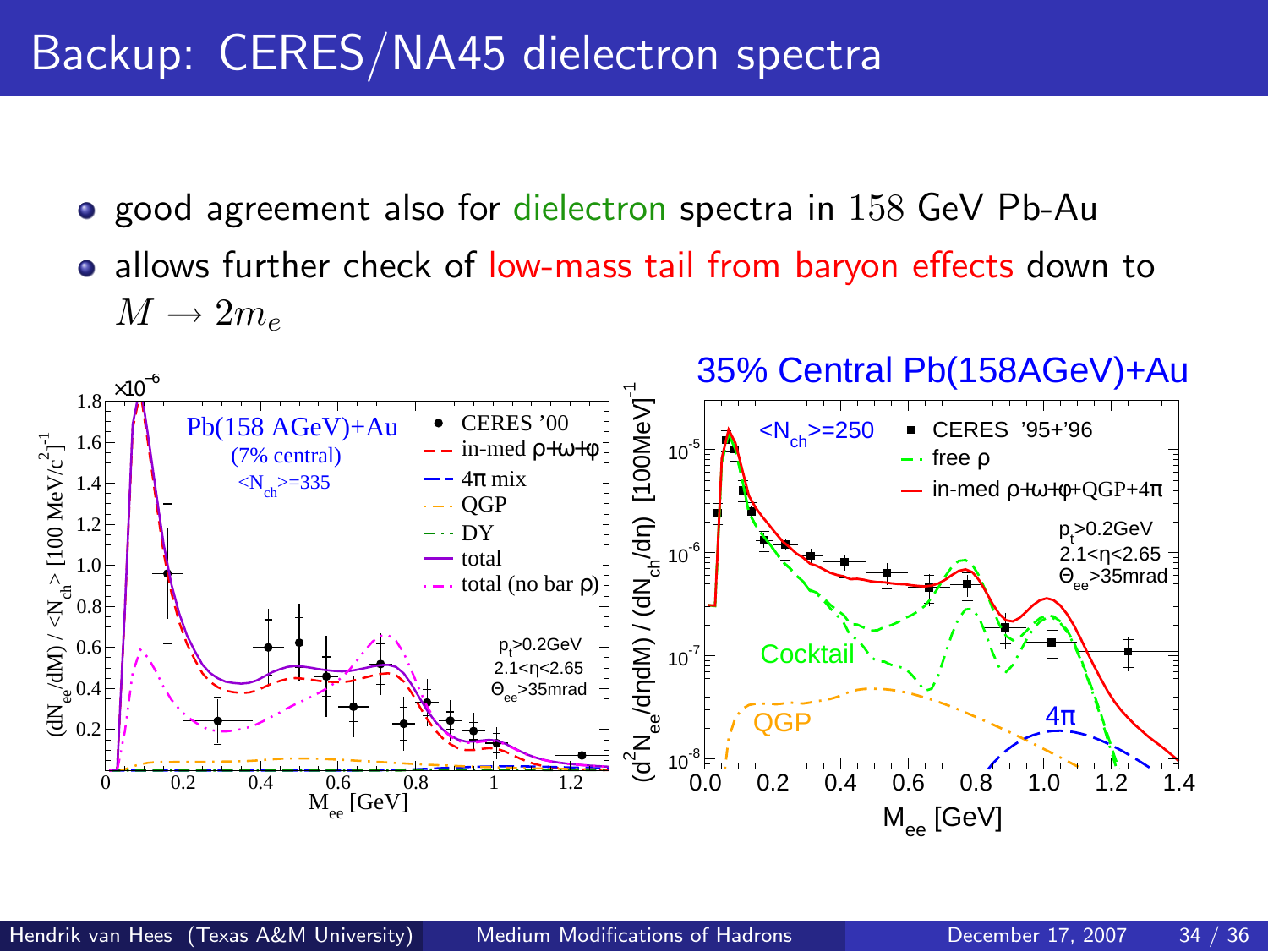### Backup: Low- $m_T$  rise

- observed low- $q_T$  deviation from  $\frac{{\rm d}N}{m_T {\rm d}m_T} \propto \exp{\left(-\frac{m_T}{T_{\rm eff}}\right)}$
- **•** asymptotic limit for  $M \gg T$  AND  $q_T \gg M$  for ll from fo- $\rho$  decays
- **•** for hadrons or radiation from freeze-out  $\rho$ 's:

$$
\frac{dN^{(\text{fo})}}{m_T dm_T} \propto \begin{cases} \exp\left(-\frac{m_T}{T_{\text{eff}}}\right) & \text{for } q_T \gg M \gg T \\ \sqrt{m_T} \exp\left(-\frac{m_T}{T_{\text{eff}}'}\right) & \text{for } q_T \ll T \ll M. \end{cases}
$$

**o** for radiation from thermal source:

$$
\frac{\mathrm{d}N^{(\mathsf{MT})}}{m_T \mathrm{d}m_T} \propto \begin{cases} \frac{1}{m_T} \exp\left(-\frac{m_T}{T_{\text{eff}}}\right) & \text{for } q_T \gg M \gg T\\ \frac{1}{\sqrt{m_T}} \exp\left(-\frac{m_T}{T_{\text{eff}}'}\right) & \text{for } q_T \ll T \ll M. \end{cases}
$$

• with effective inverse slopes

$$
T_{\rm eff}=T\sqrt{\frac{1+\xi\beta^B}{1-\xi\beta^B}}\ \left(0<\xi<1\right),\quad T_{\rm eff}'\simeq T+\frac{M}{2}\left\langle \beta^2(r)\right\rangle_r=T+\frac{M}{4}\beta_B^2.
$$

**• possibly also effect of Bose Enhancement due to**  $\mu_{\text{mesons}}$